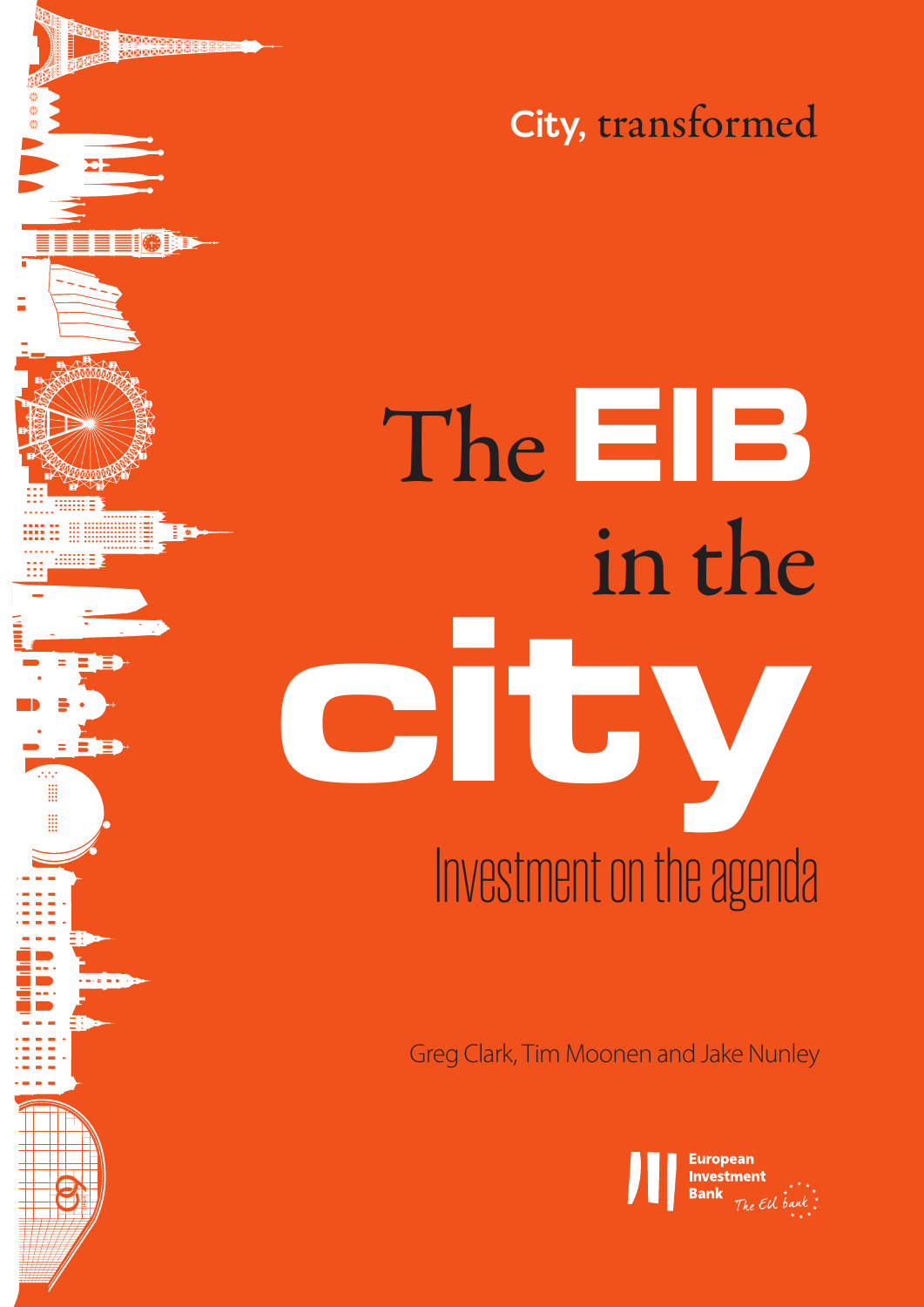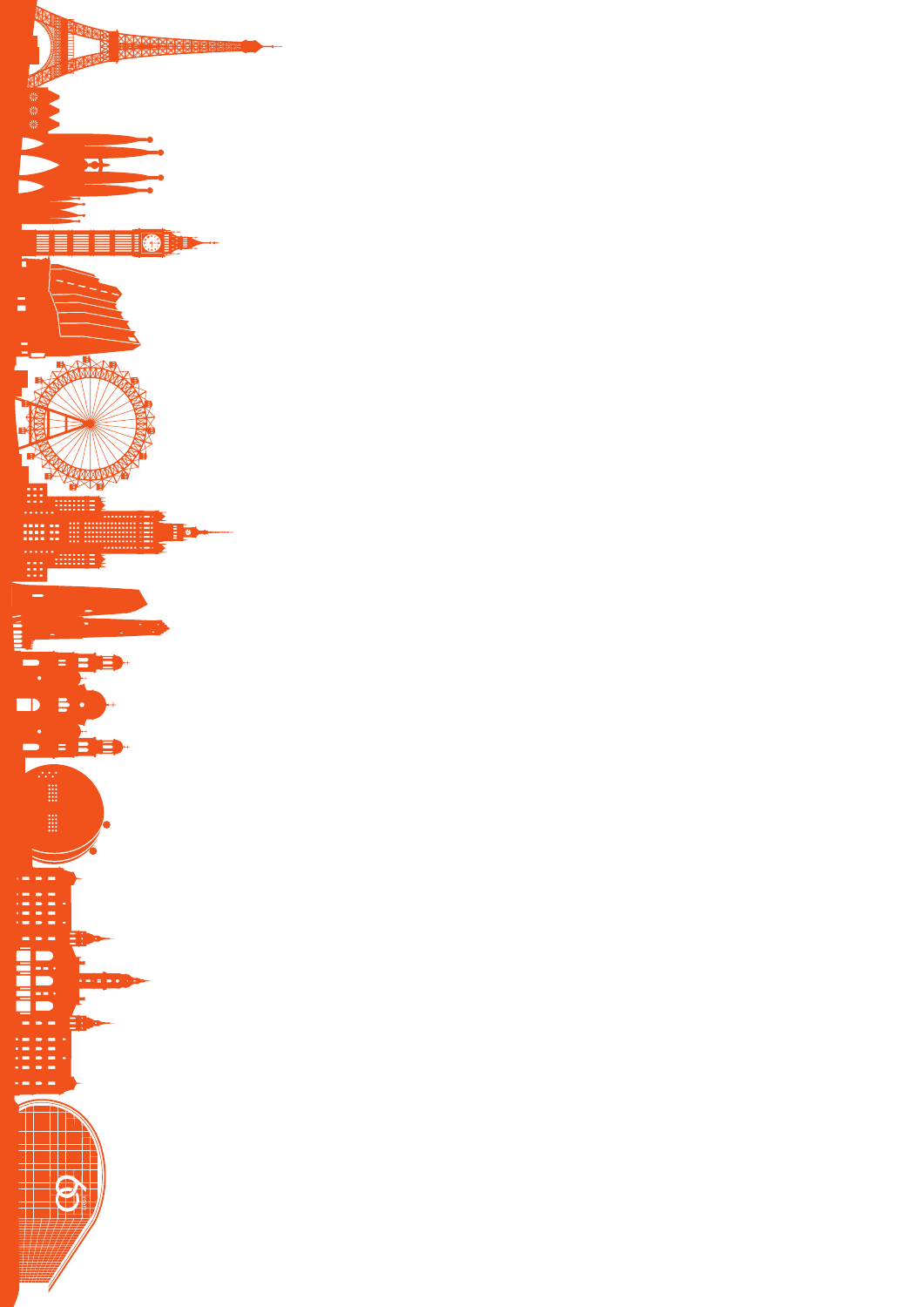

By Prof. Greg Clark, Dr. Tim Moonen and Jake Nunley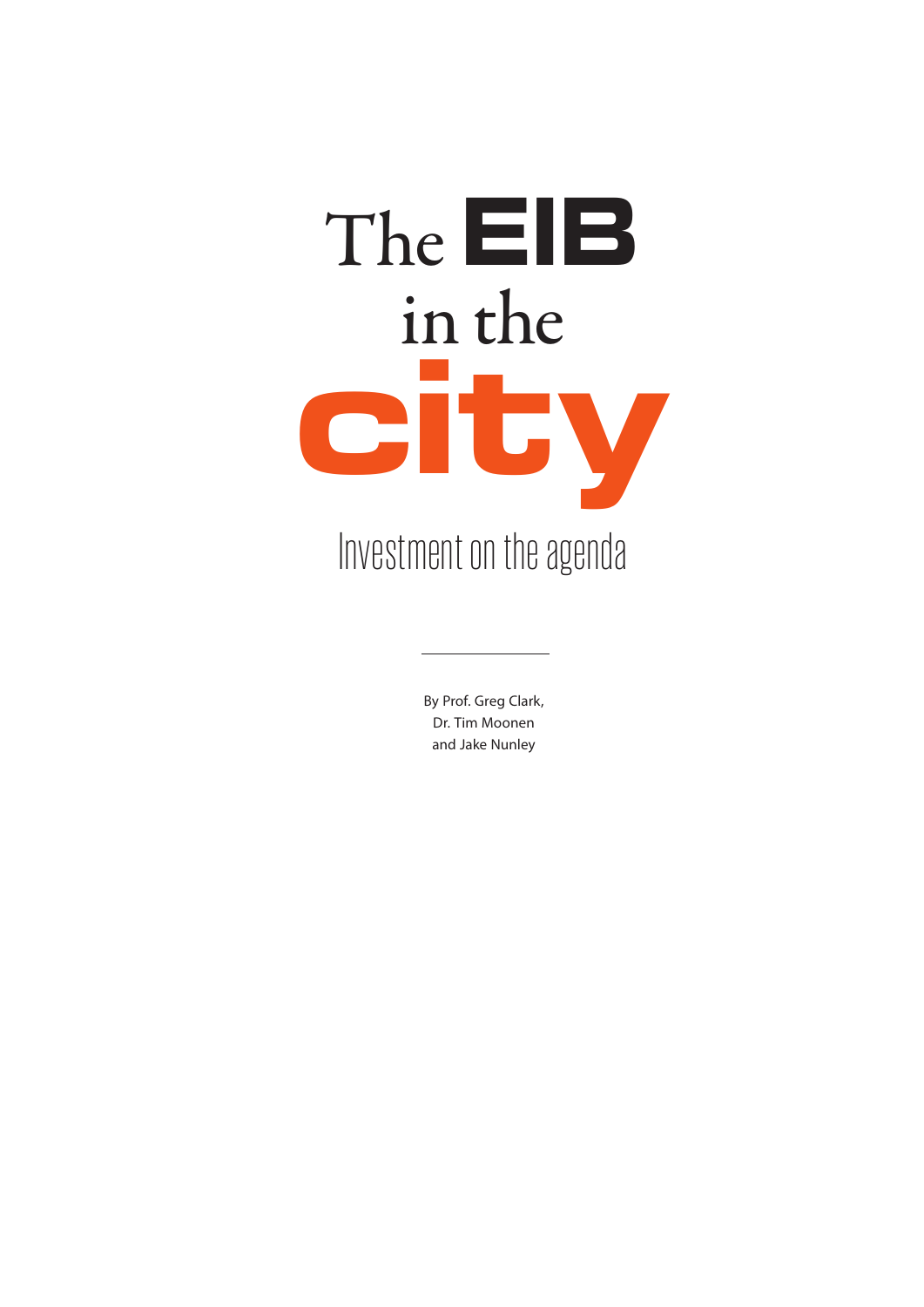**The EIB in the city: Investment on the agenda** © European Investment Bank, 2019. All rights reserved. All questions on rights and licensing should be addressed to [publications@eib.org](http://publications@eib.org)

The findings, interpretations and conclusions are those of the authors and do not necessarily reflect the views of the European Investment Bank.

Get our e-newsletter at [www.eib.org/sign-up](http://www.eib.org/sign-up)

pdf: QH-06-18-219-EN-N ISBN 978-92-861-3901-7 doi:10.2867/947514 eBook: QH-06-18-219-EN-E ISBN 978-92-861-3897-3 doi:10.2867/113120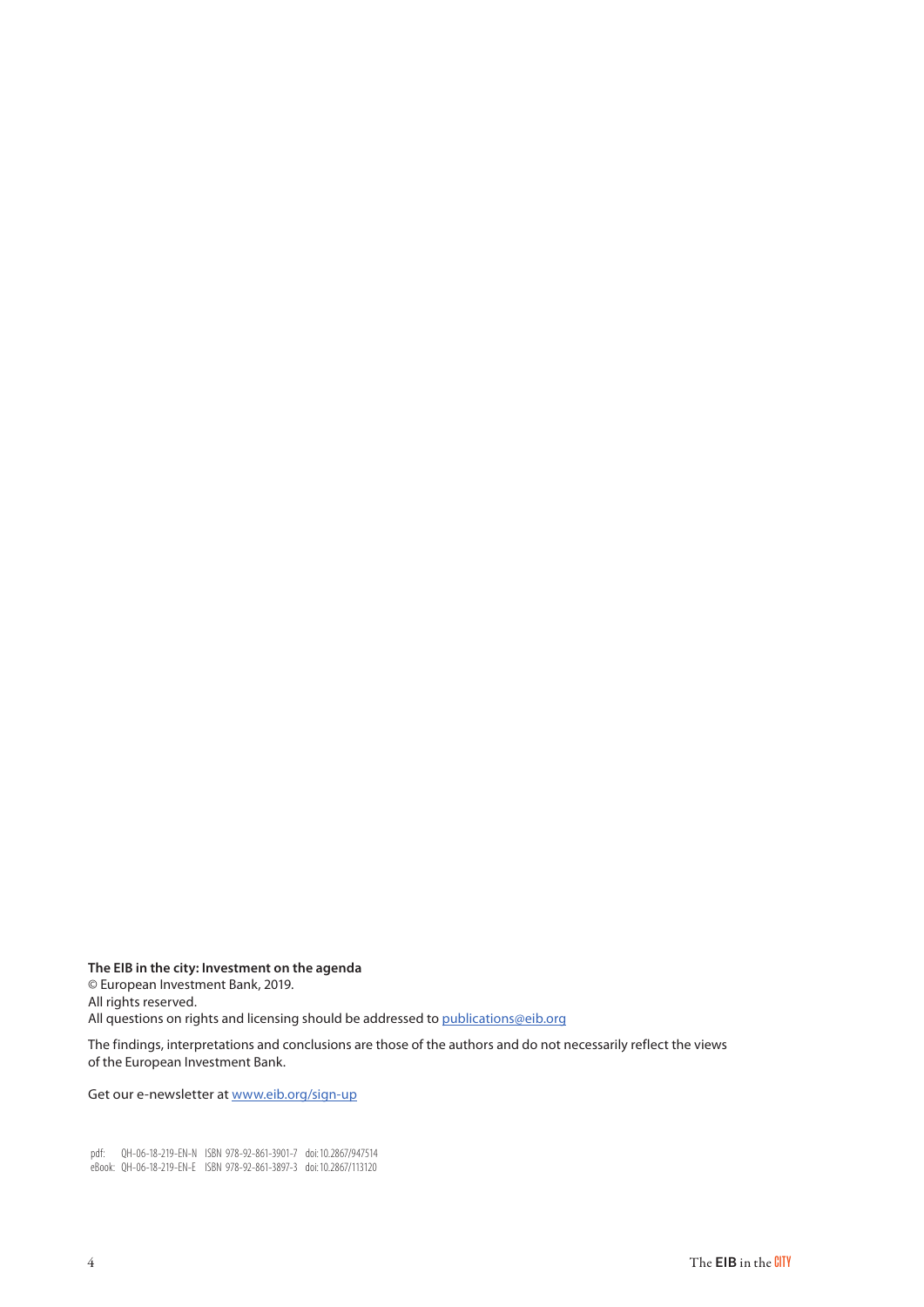"City, transformed" has shown how Europe's cities have developed over the last 50 years. The European Investment Bank has adapted alongside them, building a greater, more focused role in urban development that takes it into truly innovative areas. Future cities need to face up to challenges in climate, productivity, knowledge, social mobility and resilience. Here's how the EU bank is setting up to be a partner on that path.

# **Introduction**

Europe's cities are key hubs of employment, trade and population. They also host much of the innovative advantage of the European Union's Member States, in the knowledge economy, climate change action and social cohesion. Unlocking potential and progress in Europe's cities requires investment. Investment enables cities to re-calibrate towards new requirements. For more than 50 years, as the EU's main long-term financing arm, the European Investment Bank has been an indispensable investor in the urban revival of Europe's cities. In the last three decades especially, the Bank has established itself as Europe's largest investor in urban road, metro, housing and power projects. These coincided with and contributed to a long, successful and somewhat unanticipated process of reurbanisation, urban growth and urban success across Europe.

The EIB's long-standing remit has been to broaden the financing base for infrastructure investment, energy, technology, enterprise and urban development in the public interest, and to provide more depth and capacity to the financial services sector where it serves these aims. The EIB's evolving role in urban investment since the mid-1980s is shaped and informed by agreements and principles established during successive EU Presidencies (e.g. Amsterdam 1997, Lille 2000, Bristol 2005, Leipzig 2007, Toledo 2010), culminating in the adoption of an Urban Agenda for the EU through the Pact of Amsterdam in 2016. As more attention has been drawn to particular urban development challenges and the need for a multi-level governance approach to address them, the EIB's financial and advisory toolkit has expanded and matured. The Bank has had a substantive impact, providing different kinds of cities (small, large, growing or shrinking) with the capital they need to transform, better serve their citizens, and, address new issues.

The EIB's approach to cities has unfolded in five broad cycles:

- 1. Cycle 1 (1988-1996): the first EU urban pilot projects and EIB loans focused on urban heritage, environmental improvements, and inter-city transport.
- 2. Cycle 2 (1997-2000): the emergence of integrated urban development programmes that utilised new EIB framework loans to deliver combined projects including housing renewal and broad-based urban infrastructure.
- 3. Cycle 3 (2001-2006): the increase in capital provision and technical assistance for new Member States to support EU enlargement, and the emergence of advisory services such as Joint Assistance to Support Projects in European Regions, known as JASPERS.
- 4. Cycle 4 (2007-2013): the rise of a sustainable cities agenda, the diversification of the EIB's toolkit of financial instruments, and the post-crisis imperative to support economic transition.
- 5. Cycle 5 (2014-2020): increased momentum to serve a comprehensive urban agenda, enabled by an expansion of EIB financial tools.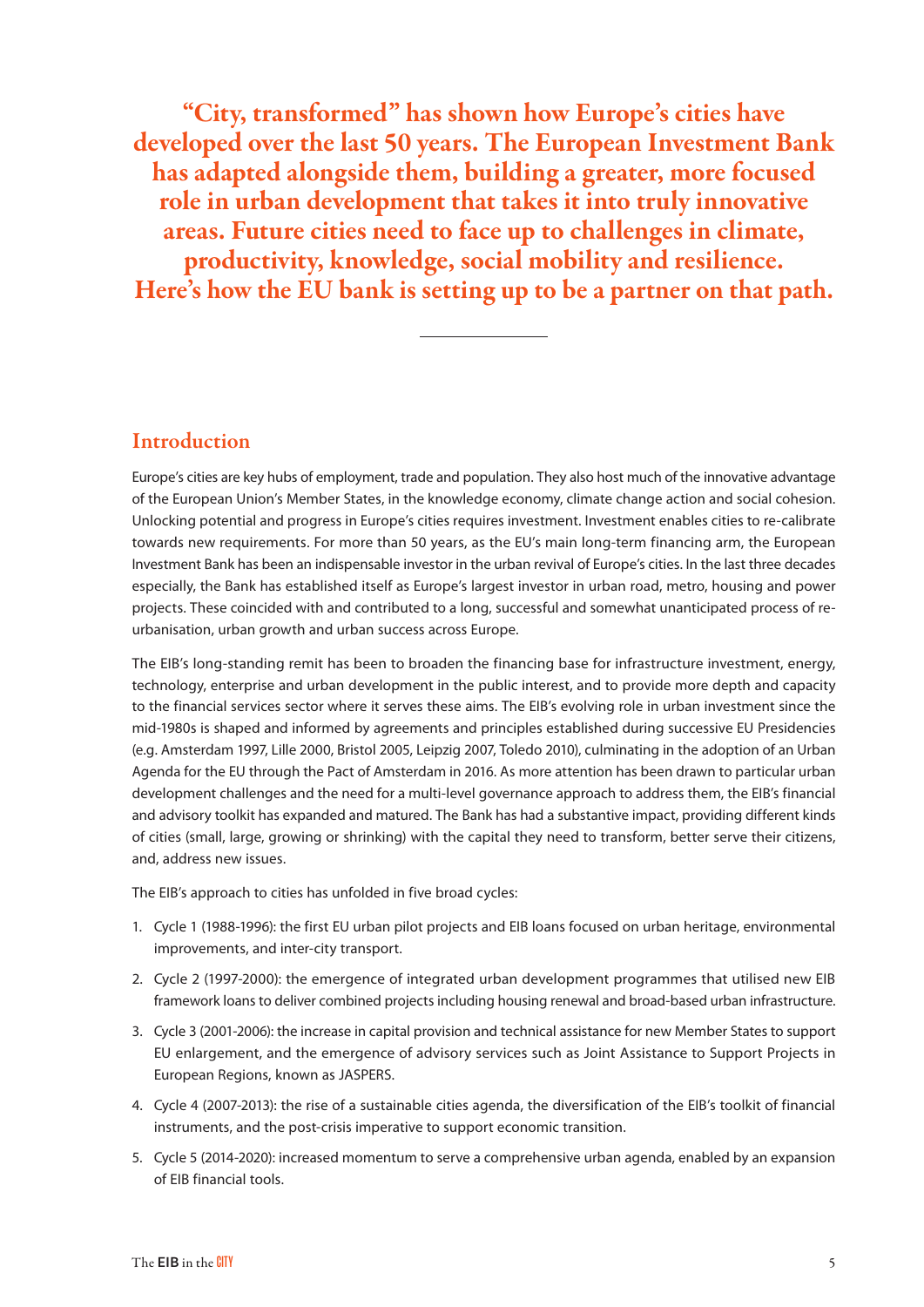Over these cycles, three main changes have taken place. Firstly, EIB investment has become less sectoral, with an increasing focus on integrated urban development. Secondly, as EU policy focused more explicitly on cities, so too has the Bank's investment activity. Finally, financial tools have become more diverse. The range of instruments has increased from investment and framework loans to cover urban development funds, equity investment funds, and, increasingly, intermediated loans and guarantee arrangements. Over these cycles, the EIB's role in technical assistance and advisory functions has grown steadily. It has become a knowledge bank for cities, as well as a financial institution.

## Summary table

| <b>Dates</b> | <b>EU policy</b><br>development                                                      | EIB approach<br>to cities                                                                                                     | <b>EIB</b> instruments<br>for cities                                                                                                                                                                                                                                                                                                                                                                   | <b>Illustrative cities</b>                                         |
|--------------|--------------------------------------------------------------------------------------|-------------------------------------------------------------------------------------------------------------------------------|--------------------------------------------------------------------------------------------------------------------------------------------------------------------------------------------------------------------------------------------------------------------------------------------------------------------------------------------------------------------------------------------------------|--------------------------------------------------------------------|
| 1988-1996    | Urban pilot projects                                                                 | Heritage investment<br>Urban environment                                                                                      | Investment loans                                                                                                                                                                                                                                                                                                                                                                                       | Cardiff, Cologne,<br>Dublin, Lyon,<br>Madrid, Lisbon               |
| 1997-2000    | <b>EU Council</b><br>Amsterdam<br>Amsterdam Special<br><b>Action Programme</b>       | Integrated urban<br>development<br>First housing loans                                                                        | Investment loans<br>Framework loans                                                                                                                                                                                                                                                                                                                                                                    | Amsterdam,<br>Bologna, Berlin,<br>Milan, Rome,<br>Thessaloniki     |
| 2001-2006    | EU enlargement (10)                                                                  | Increase in technical<br>assistance for new<br>and accession<br><b>Member States</b><br>Affordable housing<br>Housing renewal | Investment loans<br>Framework loans<br><b>JASPERS</b>                                                                                                                                                                                                                                                                                                                                                  | London, Warsaw,<br>Katowice, Hamburg                               |
| 2007-2013    | Leipzig Charter<br>Treaty of Lisbon<br>Europe 2020<br>Strategy<br>EU enlargement (2) | Sustainable<br>communities<br>Knowledge<br>economy<br>Innovation and<br><b>SMEs</b>                                           | Investment loans<br>Framework loans<br>Structural<br>programme loans<br><b>JASPERS</b><br><b>JESSICA/UDFs</b><br><b>ELENA</b>                                                                                                                                                                                                                                                                          | Manchester, Aarhus,<br>Bratislava, Valetta,<br>Szczecin, Stockholm |
| 2014-2020    | Juncker Plan (2015)<br>EU Urban Agenda<br>(2015/6)<br>Pact of Amsterdam<br>(2016)    | Infrastructure<br>investment<br>EIB urban lending<br>review<br>Green cities<br>Smart cities<br>Inclusive cities               | Investment loans<br>Framework loans<br><b>Brownfield funds</b><br>Urban development<br>funds<br>Structural<br>programme loans<br><b>JASPERS</b><br><b>JESSICA/UDFs</b><br><b>ELENA</b><br><b>FELICITY</b><br><b>NCFF</b><br><b>Cleaner Transport</b><br>Facility<br><b>ESFI</b><br><b>URBIS</b><br>Urban Toolbox<br><b>Smart Cities</b><br>Framework<br><b>ARRU</b> small cities<br>programme, Tunisia | Athens, Rouen,<br>Sofia, Wałbrzych,<br>Zenata                      |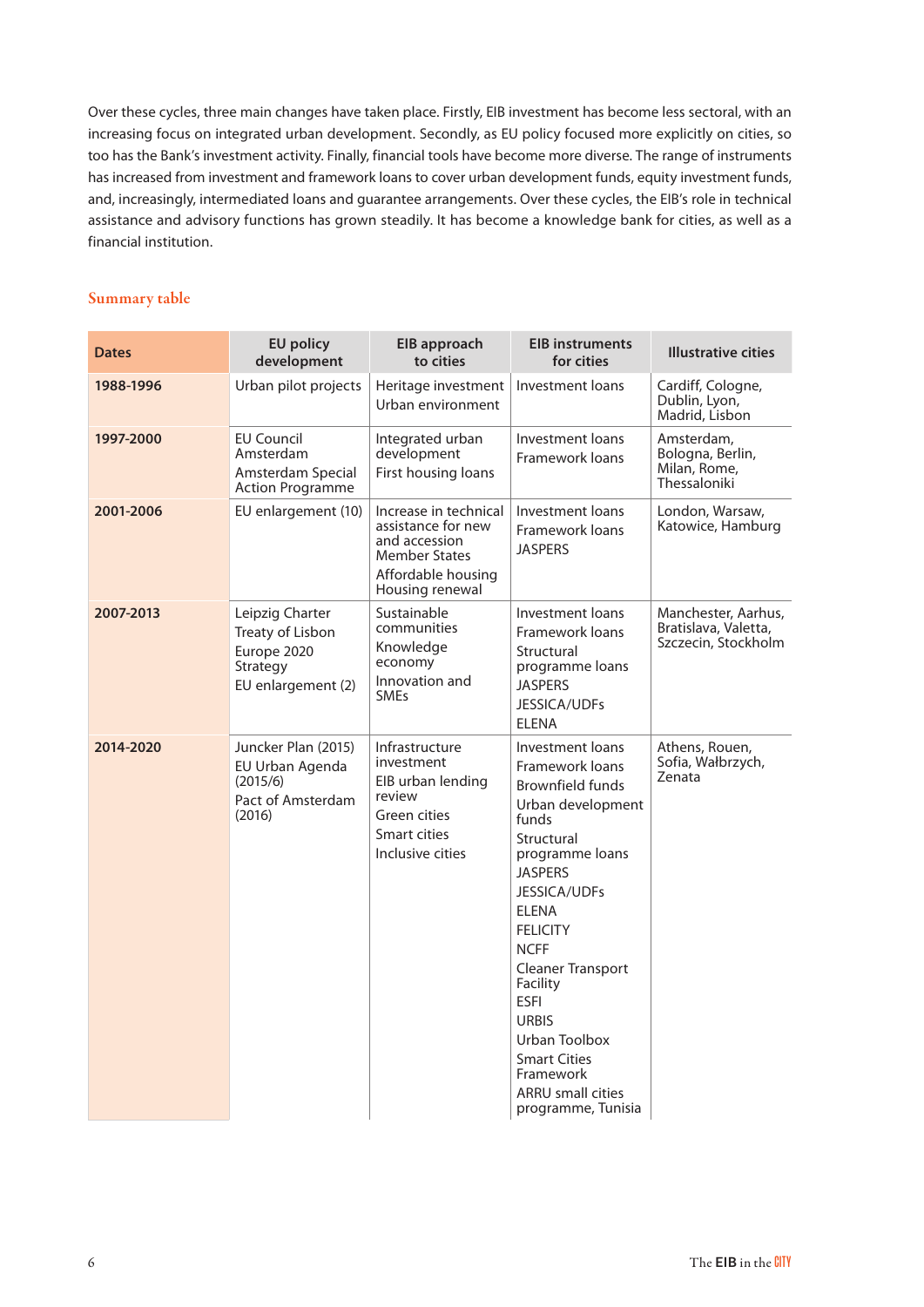# **1. The first cycle: early urban environment efforts (1988-1996)**

Prior to 1988, the EIB only financed infrastructure components of urban development projects in the less-developed EU regions. This is because the eligibility criterion used for the early loans was regional development and, therefore, the Bank only financed projects located in designated regional development areas. Outside these areas, urban development was seldom financed, although other criteria, such as the environment or rational use of energy, were applied to finance building rehabilitation.

The EIB made the environment one of its priorities in 1984. At the end of the 1980s, the Bank began to concentrate its efforts on the urban environment. This was especially welcome, as many European cities had been negatively affected by deindustrialisation, the deterioration of living conditions in city centres, large vacant industrial sites, and the sprawl of poorly equipped suburbs.

The Bank extended the eligibility criteria to cover "investment related to urban renewal, where important imbalances exist, and in the context of urban economic adjustment and revitalisation programmes" throughout the whole European Community. The basic objectives of this policy were improvement of the urban quality of life and promotion of greater economic and social cohesion within the Community through the reduction of social disparities within large conurbations. These objectives had to conform to the overall goal of making efficient use of scarce resources. In this way, it came to be considered that the usual requirements of technical, economic and financial soundness could only be achieved if the projects were part of a comprehensive urban renewal plan, with a welldefined economic and social framework.

At this time, the most important EIB financing tool available to cities and regions was the traditional investment loan, provided as a long-term loan to the private and public sectors. Investment loans were direct loans for a specific investment project or programme, with all investment components identified and appraised up-front. As a result, the main investments in cities in this period were for single items, often visitor economy infrastructure – for example upgrades to the Cologne Trade Fair, Dublin Castle, Cardiff Trade Centre and Dublin Temple Bar. In general, though, the vast majority of EIB urban investments continued to be in transport infrastructure.

Although the overall volumes of urban lending were modest by comparison with today, the EIB's approach to integrated urban development continues to be derived in part from the initial lending criteria for heritage-related investments first endorsed in 1988.

# **2. The second cycle: expanding the scope and scale of investment in cities (1997-2000)**

A step change in the EIB's momentum for investment in cities occurred in 1997 with the **European Council of Amsterdam** on growth and employment. The Council drew particular attention to the challenge of urban renewal and resolved to widen eligibility beyond the initial lending criteria for heritage-related investments endorsed in 1988 to a broader "urban environment" concept. Its resolution called on the EIB to step up lending for investment to help job creation. The subsequent **Amsterdam Special Action Programme** resulted in a widening and deepening of EIB action, from transport and heritage into strategic areas such as efficient infrastructure, SMEs, education, healthcare and housing investment in well-defined urban renewal schemes. This in turn led to the formal adoption of the urban sector as a key area for EIB involvement and to the establishment of an urban division within the Bank's Projects Directorate.

The main elements of the EIB's special action programme consisted of:

• A **special window for new instruments** to help finance technology-related and high-growth SMEs by recourse to the EIB's surpluses. The Bank's Governors agreed that the EIB would commit up to a total of €1 billion of its surpluses over three years to support such initiatives, and the EIB also developed new financing schemes under which SMEs could benefit from risk-sharing or subordinated finance and venture capital facilities. A European Technology Facility was immediately launched with a budget of €125 million to provide venture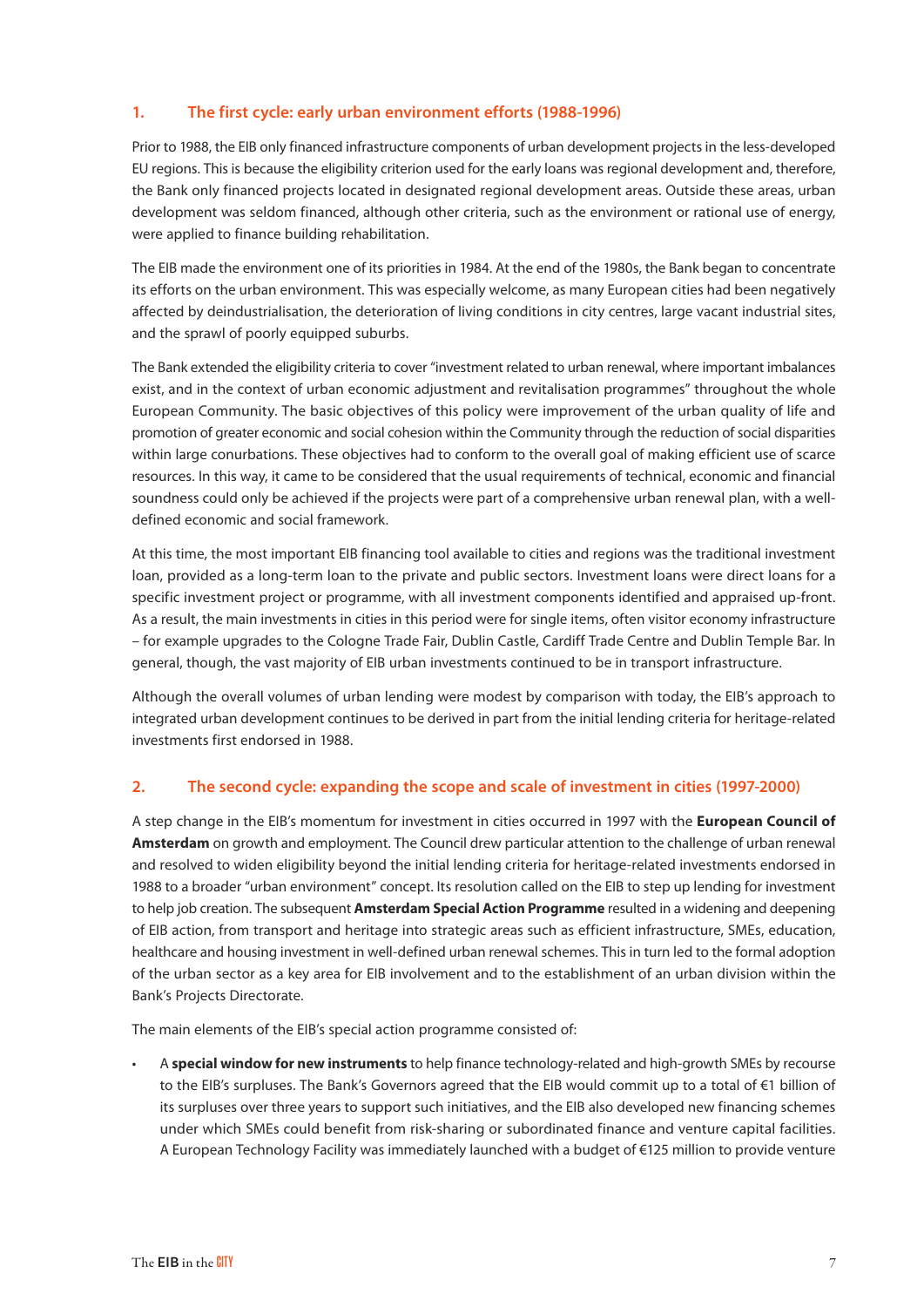and equity capital for high-technology and fast-growing SMEs, with immediate impact on the innovation eco-systems in Madrid and Barcelona.

- Expansion of EIB financing in the areas of **education, health, urban renewal and environmental protection**. The Bank began examining larger education and health projects in Germany, Greece and Spain. Global loans (lines of credit to a local bank for supporting small-scale ventures) were arranged for such investment in Belgium, France and the Netherlands. Existing global loans for infrastructure projects were extended in this period to include health and education schemes. Noteworthy projects included significant hospital modernisation schemes in Berlin and Mecklenburg-Vorpommern, and the construction of a new hospital in Thessaloniki.
- New impetus in the financing of **Trans-European Networks (TENs)** and other **large infrastructure investment**, by developing aspects of the EIB's TENs Special Window, including extra-long grace periods and maturities, special tailor-made financing packages, earlier involvement in project preparation, and strengthened support for public-private partnerships.

This funding period also saw the emergence of flexible financing tools that would become critical for the EIB's ability to invest in cities. The most important of these proved to be the **framework loan**. Introduced in the mid-1990s, the use of this flexible instrument began in Italian cities. One of the largest operations was the "Roma 2000" project, designed to help Rome prepare for the new millennium. Through six intermediary banks, the EIB lent the Rome municipality and wider Lazio region a total of €730 million to cover around 500 coordinated works to improve tourism, urban transport, local heritage and water and waste management.<sup>1</sup>

Within the EU-27, framework loans have grown from less than 1% of EIB operations in 1999 to nearly 20% today, with the average framework loan now worth over €200 million. Framework loans allow the EIB to cover a portfolio of projects across multiple sectors by authorising the counterpart city or region to manage the allocation and disbursement of funds over a three- to five-year investment period. They create leverage by blending with national, regional, EU grant or loan funding. As a result, they can overcome common barriers relating to small project size, enabling the EIB to reach out to smaller city schemes in the transport, telecommunications, water, human capital and infrastructure sectors. City or regional councils typically work with three- to five-year capital investment programmes, but only give their final approval to investments on an annual basis. A key advantage of framework loans is that this is taken into account. They set up criteria for financing, without specifying individual projects. Projects in the indicative investment programme can be replaced by other projects, provided they meet the same criteria.

The framework loan enabled the scale of urban sector investment to increase significantly in this cycle. Ten projects worth over €100 million were agreed between 1998 and 2000, compared to just one prior to 1997. Lisbon, Berlin and Milan benefited substantially. The ability to invest in social housing as part of a wider programme of urban renewal was also critical in allowing the EIB to invest in social housing on a large scale in cities such as Manchester, London and Helsinki, as well as across Belgium. But most EIB investment in cities continued to focus on urban transport. From 1988 to 2002, 67% of the Bank's lending through individual loans for urban development in the EU went to urban transport. Of these, metro and urban railway projects accounted for 65% of total transport investment, urban road projects accounted for 17%, and the remainder went to tram and bus projects and composites.

# **3. The third cycle: priming for EU enlargement (2001-2006)**

In 2000, the **Lisbon European Council** coincided with the appointment of a new EIB President. At this time, the EIB announced a shift in its objectives. While it intended to continue providing infrastructure and policy support to the European Union as it had for more than 40 years, in the new century the Bank was determined to play a significant part in achieving the Lisbon summit's stated objective of making Europe the world's most competitive high-technology and knowledge-based economy by 2010.

To this end, the EIB's status was upgraded. Prior to 2000, there had been no documented provision for the EIB to be directly involved in the implementation of the structural funds. The rules for the 1994-1999 funding period

1 https://publications.europa.eu/en/publication-detail/-/publication/37830a0e-5747-4549-bd02-3f1aec3e1b8f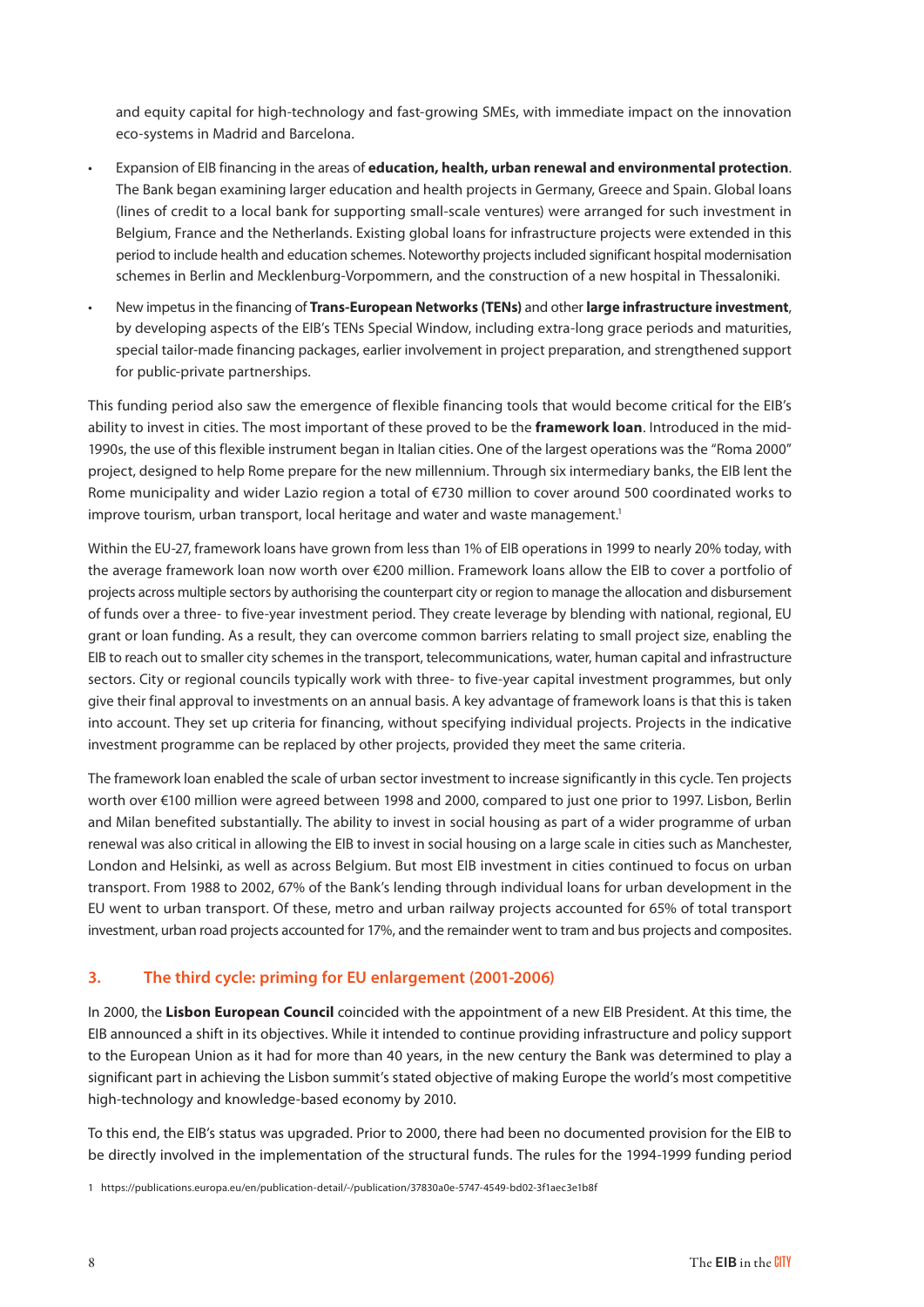were, instead, laid out in a series of regulations that referred to the EIB as merely a "provider of financial assistance alongside the structural funds and other existing Community financial instruments".

As part of this shift, the EIB quickly refocused its lending portfolio, channelling an increasing percentage of its loans towards support for high-technology and venture capital programmes, as well as the SME market. In support of this effort, the EIB drafted a new policy called the **"Innovation 2010 Initiative"** in June 2003, providing an increased emphasis on projects corresponding to the Lisbon Council objectives. At the same time, the EIB braced itself for a new boom in its lending portfolio as the EU welcomed ten new members in 2004.

The **enlargement of the EU** in 2004 added ten new Member States, while the 2007 enlargement added a further two. In both instances, the EIB also expanded in scale. In 2004, its capital increased to €164 billion and its staff grew to more than 1,250 people, and in 2007 to 1,450 people. The expansion of the EIB meant that the new Member States benefited from a huge increase in EU assistance, with the potential for significant impacts on growth and employment. But it quickly became apparent that the best use of these expanded resources would be a challenge for these countries.

During the 2001 to 2006 period, the EIB also began to play a more significant role in supporting the **delivery of structural funds**. It was mandated for the first time to provide expertise and advice. EIB representatives were able to participate in programme monitoring committees in advisory roles, and the EIB could be involved in the preparation of programming documents. Furthermore, the Commission started requesting EIB opinions on major projects and a framework for this advice was initiated. However, the EIB was less involved in the detailed implementation of cohesion policy and financial instruments.

From 2000 to 2006, the Bank's sector-oriented method and its sovereign and regional lending focus prevented a more integrated urban approach. As was the case for many international financial institutions, in some cases it was still easier to process loans for single, identifiable items of infrastructure than for wider regeneration programmes or integrated development. This was especially the case in countries where the market was fragmented, which limited the EIB in its ability to deal directly with cities. From 2004-2006, the EIB co-financed a number of EU-funded investments in the new Member States, which set the scene for the emergence of full-scale EU urban co-financing under structural programme loans and urban framework loans in 2007-2013.

## **4. The fourth cycle: crisis and innovation in instruments to support cities (2007-2013)**

In 2007, the **Leipzig Charter** addressed prevailing concerns about market failure within the urban sector and highlighted the need for an integrated approach to planning and development in pursuit of sustainability objectives. The Bank responded by accelerating lending under the urban umbrella and promoting the application of financial instruments in partnership with the Commission. It also shifted its agenda towards the development of "Sustainable Communities". This meant that in addition to formalising its approach in urban matters within a more coherent framework – the "integrated approach" – the Bank also grew its partnership with local stakeholders to cater to smaller local investments and support SMEs. The integrated approach is now a cornerstone of EIB eligibility for urban renewal, development and regeneration projects. Ultimately, the Leipzig Charter translated into an implicit three-point action plan for the EIB:

- Extending its traditional lending operations in the urban sector by increasing lending amounts and customising its lending products to more appropriately meet the needs of cities and municipalities.
- Growing the scope of its structured finance facility, under which the Bank takes more risk than normal, including possible equity investment, to cover urban projects.
- Promoting financial engineering and instruments, using EU structural funds to capitalise financial instruments for the first time.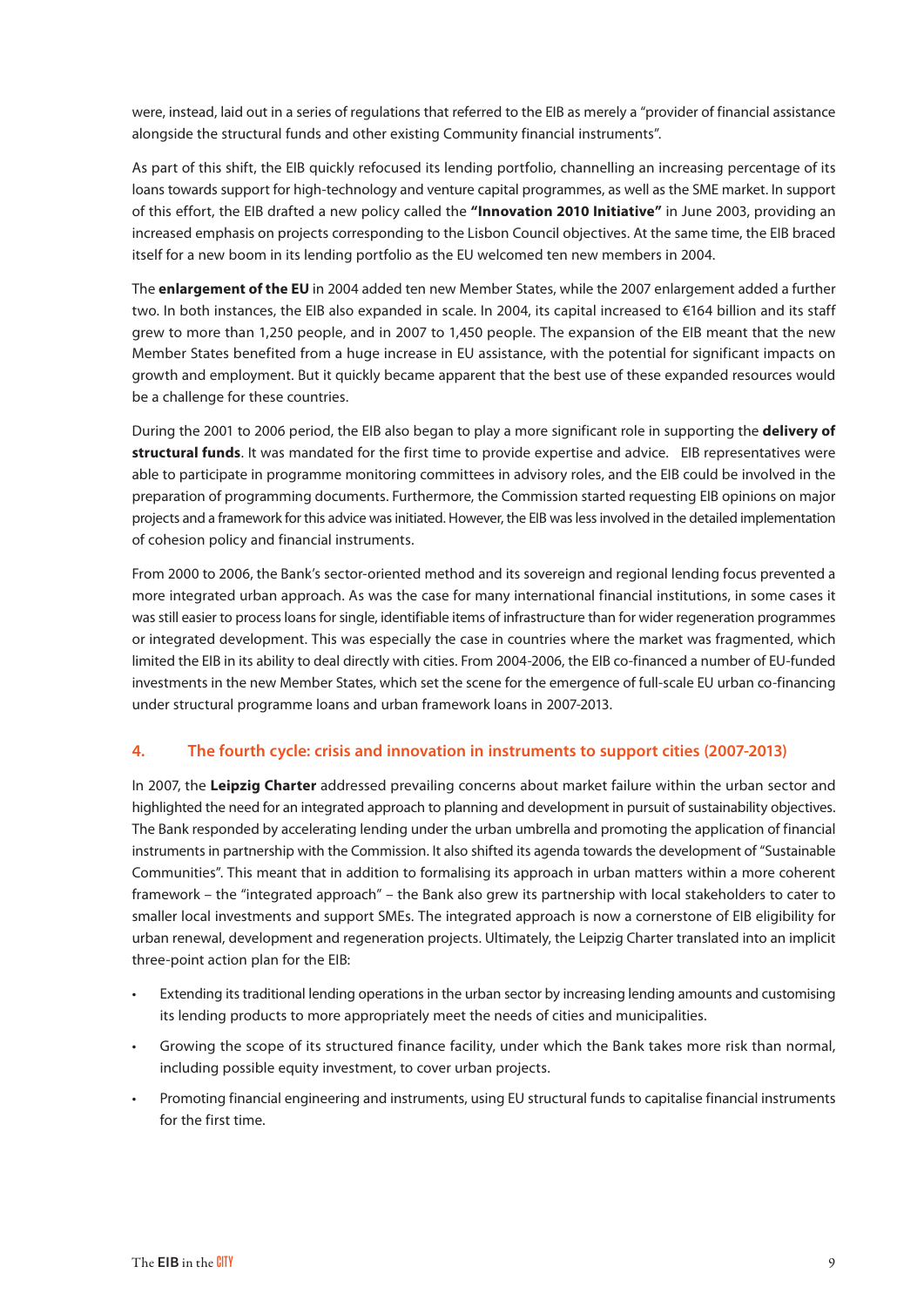At the same time, the **Treaty of Lisbon** and **Europe 2020 Strategy** also reinforced the sustainability agenda. The overarching Europe 2020 strategy is to promote smart, sustainable and inclusive growth, with the emphasis on three key urban challenges:

- **• Smart cities.** European cities should become low-carbon, low-waste and smart-flow cities. This involves the efficient management of resources (especially with respect to energy and transport) based on smart infrastructure solutions.
- **• Green cities.** European cities should become environmentally friendly, climate-resilient and compact cities. This embeds urban development in green infrastructure and nature-based solutions.
- **• Inclusive cities.** European cities should become living, caring, inter-generational cities. This includes improving quality of life by developing affordable housing, regenerating deprived neighbourhoods, improving access to key urban services, developing the local economy and creating jobs.

## New tools – JESSICA, JASPERS and ELENA

The EIB responded to these new policy directions by implementing two major programmes aimed at increasing access to structural funds, particularly in small and medium-sized cities. A clear consensus emerged that mediumincome cities had not benefited as much as capitals from agglomeration economies and had fallen behind in competitiveness. Accordingly, in 2007, the European Commission introduced **JESSICA – Joint European Support for Sustainable Investment in City Areas**. This provided a valuable opportunity for the EIB to extend its urban investment activity – although JESSICA is funded by the European Commission, it is implemented in partnership with the EIB. JESSICA ultimately involves a range of financial tools (equity investments, loans and guarantees) for cities to access structural funds, especially when the private sector is unwilling to become involved because of a low rate of return or high project risk. It aims to make structural fund support more efficient and effective by using non-grant financial instruments, thus creating stronger incentives for successful project implementation and mobilising more resources for public-private partnerships (PPPs). It can provide up to 50% of a project's financing.

JESSICA was designed to kick-start development projects in cities where private lenders view investment as too risky, in order to stimulate growth and employment. By fuelling economic development in less promising markets, its intention was to attract private investment to the potential yields.

JESSICA allocates money through urban development funds that are established by managing authorities with the EIB acting as a holding fund (a fund of funds, of sorts) when requested to do so by Member States. Although few projects have broken ground, a number of urban development funds have been established, committing €1.5 billion. The EIB manages JESSICA holding funds on behalf of nine Member States amounting to €1.8 billion.

Although deployment of these funds for actual projects was originally relatively slow, a number of new projects recently started. Participating countries include Spain, the United Kingdom, Italy, Poland, Bulgaria and the Czech Republic, involving cities such as Seville, Sofia, Rotterdam, Warsaw and Liverpool, with approximately €1.5 billion committed to urban development funds that are investing in over 40 projects. Having now been operational for 11 years, the programme's success makes the case for the benefits of integrated investment. In the UK, for example, JESSICA has helped forge productive relationships with Manchester and Liverpool around transport, low-carbon and R&D investment. Local authorities have recognised the benefits of cooperating to attract project finance and are now embracing the discipline that private funds bring to projects.

Cities have required considerable help to assemble and package portfolios in an integrated way, so that they can attract joined-up investment. The EIB is engaging at an earlier stage with cities to help them achieve this. Officials note that a joined-up city agenda continues to depend very strongly on the borrowing capacity of local governments and their capacity to create packages that are large enough for lending institutions such as the EIB to get involved.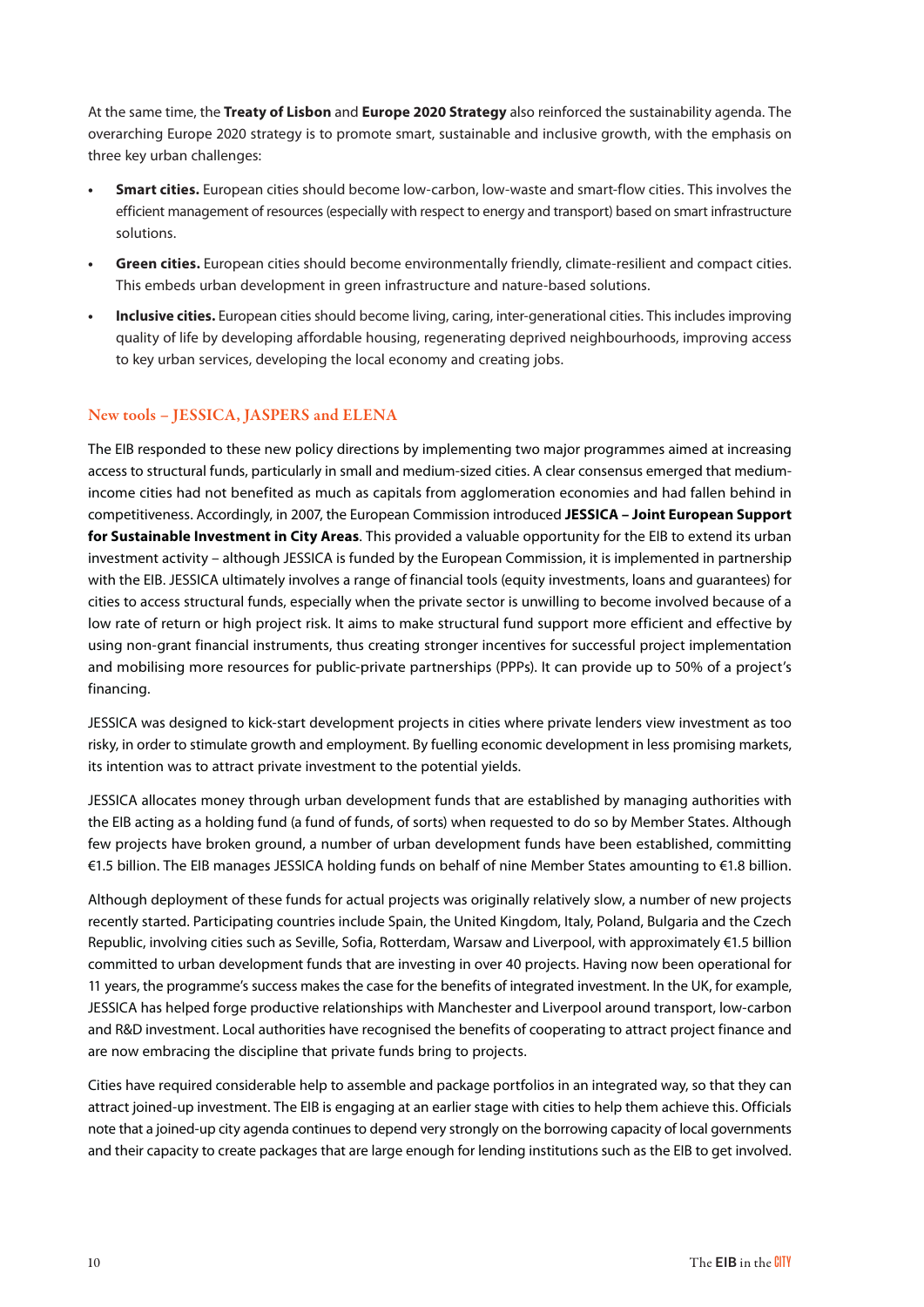In 2005 the EIB agreed with the European Commission and the European Bank for Reconstruction and Development (EBRD) to develop a new technical assistance instrument, JASPERS, which came into operation fully during this period. The aim was to improve the preparation of projects financed by the EU's Structural and Cohesion Funds, the objective of which was to help Member States use grant financing provided by the European Union more quickly and more effectively.

The JASPERS project preparation facility is available for infrastructure projects aimed at upgrading transport networks and the environment, as well as for investments that improve energy efficiency or use renewable energy. The assistance may cover technical, economic and financial aspects and any other preparatory work needed to deliver a fully developed project, although much of the detailed technical work remains the responsibility of the respective beneficiary states. JASPERS provides advice, ensures coordination, develops and reviews project structures, removes bottlenecks, fills gaps and identifies problems. It focuses mainly on larger projects, with total costs exceeding €25 million for environmental projects and €50 million for transport or other sectors.

The JASPERS initiative also illustrates the increasing importance of the EIB as an advisory institution in this period. JASPERS also supports the resolution of horizontal issues affecting a sector or sectors across several Member States and helps to build a knowledge base across a common networking platform.

This period of lending also saw the introduction of other funding and advisory initiatives. The advisory European Local Energy Assistance (ELENA) programme (targeting energy efficiency) can support relevant types of smart city projects and further helped in achieving the goals outlined in the Treaty of Lisbon and Europe 2020 plan. New financial instruments such as **FI-Compass** also offer support for the development of smart city instruments.

ELENA is essentially a joint initiative of the EIB and the European Commission under the Horizon 2020 programme. It provides grants for technical assistance focused on the implementation of energy efficiency, distributed renewable energy and urban transport projects and programmes. The grant can be used to finance costs related to feasibility and market studies, programme structuring, business plans, energy audits and financial structuring, among others. Typically, ELENA supports programmes costing more than €30 million over a period of three to four years and can cover up to 90% of technical assistance and project development costs. Some key projects supported by the initiative include:

- The Aarhus Light Rail, involving the upgrading, integration and electrification of two older railway lines with 12 km of new double track, the construction of a new control and maintenance centre and the procurement of 23 new trains (€247 million investment). At signing, the project was expected to make an annual energy saving of 47 GWh and achieve an annual emissions reduction equivalent to 7,300 tonnes of  $CO<sub>2</sub>$ .
- The Greater Manchester Low Carbon Delivery Unit, focusing on energy efficient street lighting and measures to improve energy efficiency and renewable heat energy production (£130 million investment). At signing, the project was expected to make an annual energy saving of 129 GWh and produce 85 GWh/year of renewable energy.
- The Energy Efficiency Programme for Buildings and Facilities of Bratislava (€66 million investment). At signing, the project was expected to make an annual energy saving of 34,350 MWh/year, and achieve a greenhouse gas emissions reduction equivalent to  $9,250$  tonnes of  $CO<sub>2</sub>$  per year.
- ELENA supported European cities which signed up to the Covenant of Mayors to implement their commitments under Sustainable Energy Action Plans.

# **Structural programme lending**

Another important type of lending in the urban sector in this period was **structural programme loans**. These loans are designed to co-finance the operational programmes of an EU Member State, helping to finance part of the national budget's contribution to investment for priority projects. They are important in encouraging a more integrated approach to infrastructure investment in the respective regions. Although going beyond urban cofinancing, structural programme loans have emerged as a major investment instrument in support of EU cohesion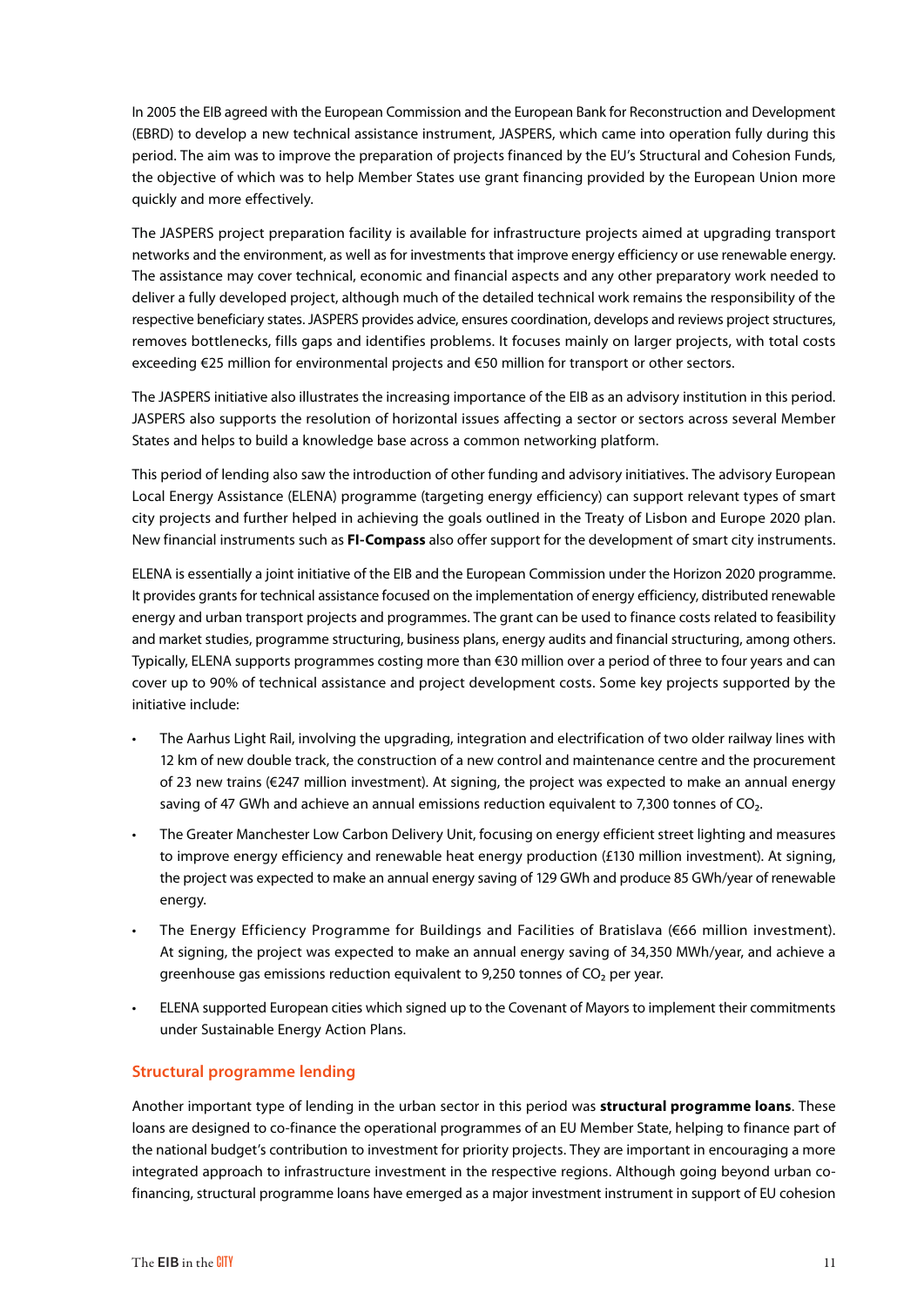policy, providing much-needed national co-financing for national and regional operational programmes, many of which target municipal beneficiaries. They have considerable flexibility, enabling cities, regions and ministries to adjust as their programmes evolve, in close consultation with the European Commission and relevant management authorities.

Nearly €20 billion of structural programme lending was delivered by the Bank from 2007 to 2013 for 31 projects.

By 2014, more than a tenth of over €70 billion worth of annual investment was in the urban sector and a further 25% to 40% of lending also indirectly impacted urban systems.

## **5. The fifth cycle: an experienced and mature urban lender (2014-2020)**

The key development that influenced the role of the EIB was the **Juncker Plan**. This Investment Plan for Europe had three objectives and was made up of three pillars:

#### *Objectives:*

- Remove obstacles to investment.
- Provide visibility and technical assistance to investment projects.
- Make smarter use of financial resources.

#### *Pillars:*

- European Fund for Strategic Investments provides an EU guarantee and EIB funds to mobilise private investment.
- European Investment Advisory Hub and European Investment Project Portal provide technical assistance and greater visibility of investment opportunities, thereby helping proposed investment projects become a reality. The Hub is a joint venture of the EIB Group and the European Commission.
- Improving the business environment by removing regulatory barriers to investment both nationally and at EU level.

The Juncker Plan enabled the EIB to broaden its financial tools and advisory functions in ways that could support European cities more effectively. In 2016, EU ministers adopted the **Pact of Amsterdam**. The Pact, which represented the culmination of over ten years of preparation under previous presidencies, defines the key challenges for urban development oriented along 12 priority themes and sets out an agenda for action in the areas of "better funding", "better regulation" and "better knowledge". It underlines the major impact that urban development will have on the economic, environmental and social development of the EU and its citizens, as well as on urban areas as places where challenges such as segregation, social exclusion, unemployment and poverty are concentrated. Ultimately, it seeks to establish a robust and overtly European framework for intervention in the urban sector in pursuit of the development of more sustainable communities (see Box below).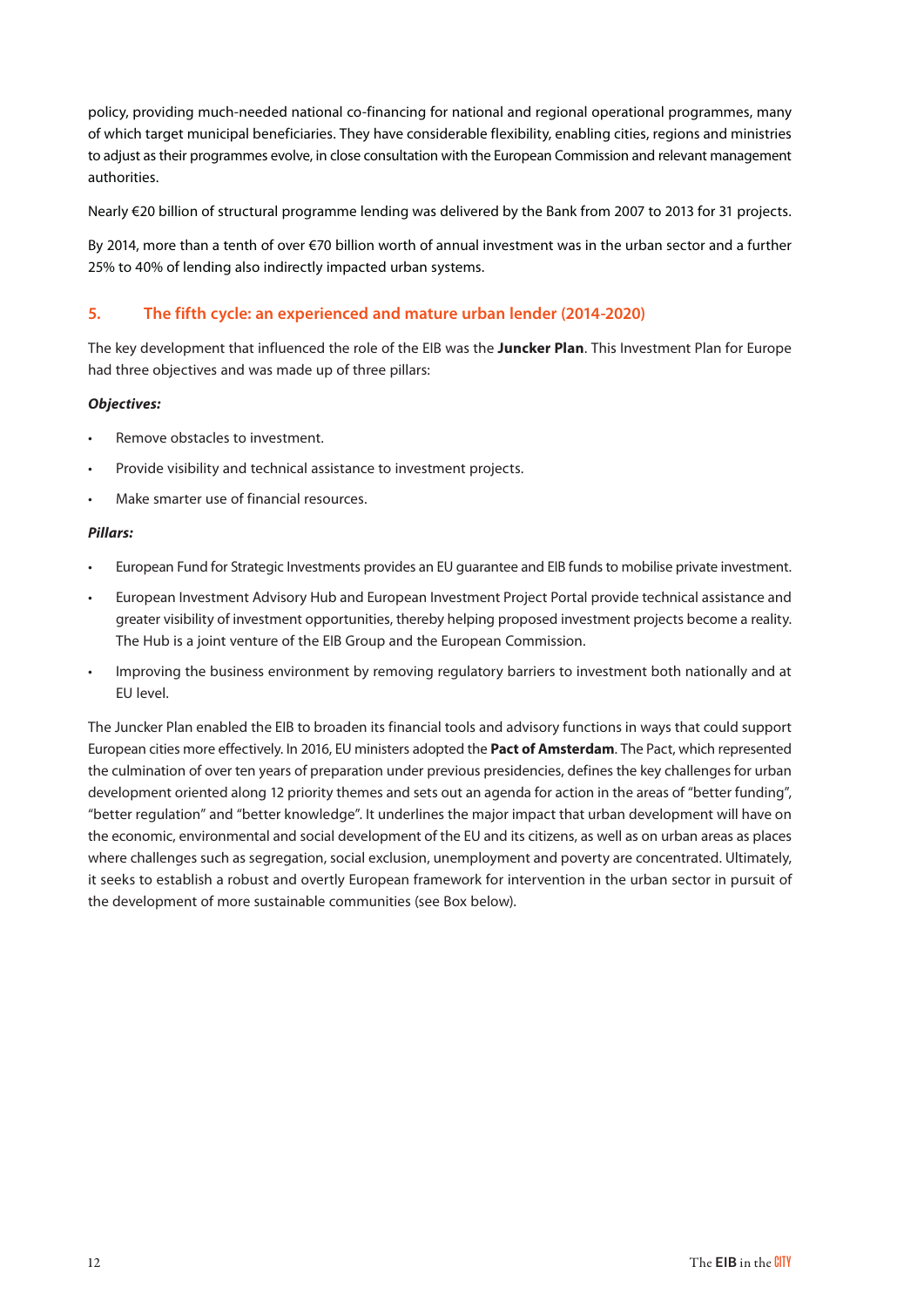#### The Pact of Amsterdam

The **Pact of Amsterdam** defines the key challenges for urban development across 14 priority themes (the initial list of 12 was expanded in 2019 to include cultural heritage and security in public spaces). It calls explicitly on the EIB to support the implementation of the EU Urban Agenda through its lending, blending and advisory activities. Set against the backdrop of the financial crisis, the refugee crisis and rising social tension, it gives particular impetus to EIB urban investment in support of employment creation, local economic development and social inclusion. In contrast to earlier ministerial declarations on the urban sector (e.g. Leipzig, Toledo, Bristol), the Pact of Amsterdam has a specific section on the role of the EIB. The Bank is mentioned extensively throughout the document.

The Pact specifies "the important role of the EIB" in:

- Financing investments in areas covered by the Urban Agenda, including the blending of grants and loans.
- Cooperating with the European Commission to develop financial instruments that improve access to funding for local and regional governments.
- Directing its urban lending, blending and advisory services towards areas covered by the Urban Agenda and supporting sustainable urban development.

A key policy development in this period has been the advent and implementation of the **EU Urban Agenda**. For the EIB, the Urban Agenda is not only a vehicle and partnership for decision-makers and stakeholders providing an overview on key urban challenges for Europe. It is also a set of principles guiding EIB urban lending and a framework for better urban financing and advice.

#### The EU Urban Agenda

The EU Urban Agenda addresses problems facing cities by setting up partnerships between the European Commission, EU organisations, national governments and local authorities of Member States and other stakeholders such as NGOs. These are charged with developing action plans to pass better laws, improve funding programmes and share knowledge on best practices in the field of sustainable urban development.

The EU Urban Agenda has had profound implications for the inner workings of the EIB. Today, EIB eligibility criteria are derived from best practice, bank experience and the principles of the Urban Agenda. The main overriding criterion is that investments must help to achieve the headline goal of creating more sustainable cities and communities. But other criteria are as follows:

- Investments in urban regeneration must be genuinely planning-led.
- Investments contributing to social inclusion must be oriented towards a clear public policy objective.
- Investments which contribute to climate action in cities must be consistent with the Bank's climate policy.
- Measures to strengthen community resilience must enhance the city's capacity to respond or adapt to unforeseen challenges.
- Investments which promote smarter development must follow an integrated and citizen-focused approach.

Given these criteria, it is no surprise that the EU 2014-2020 structural funds programme offers more scope for urban resilience and smart technologies. Around 0.2% of the total European Regional Development Fund allocation at EU level will now go to urban innovation, equal to around €370 million in the 2014-2020 cycle. This agenda aims to promote innovative and experimental approaches and solutions for sustainable urban development, especially in forward-looking and cutting-edge studies and pilot projects that demonstrate transferability.

The EIB was further called upon by ministers to continue developing its urban financing and advisory support in the Bucharest Declaration of June 2019.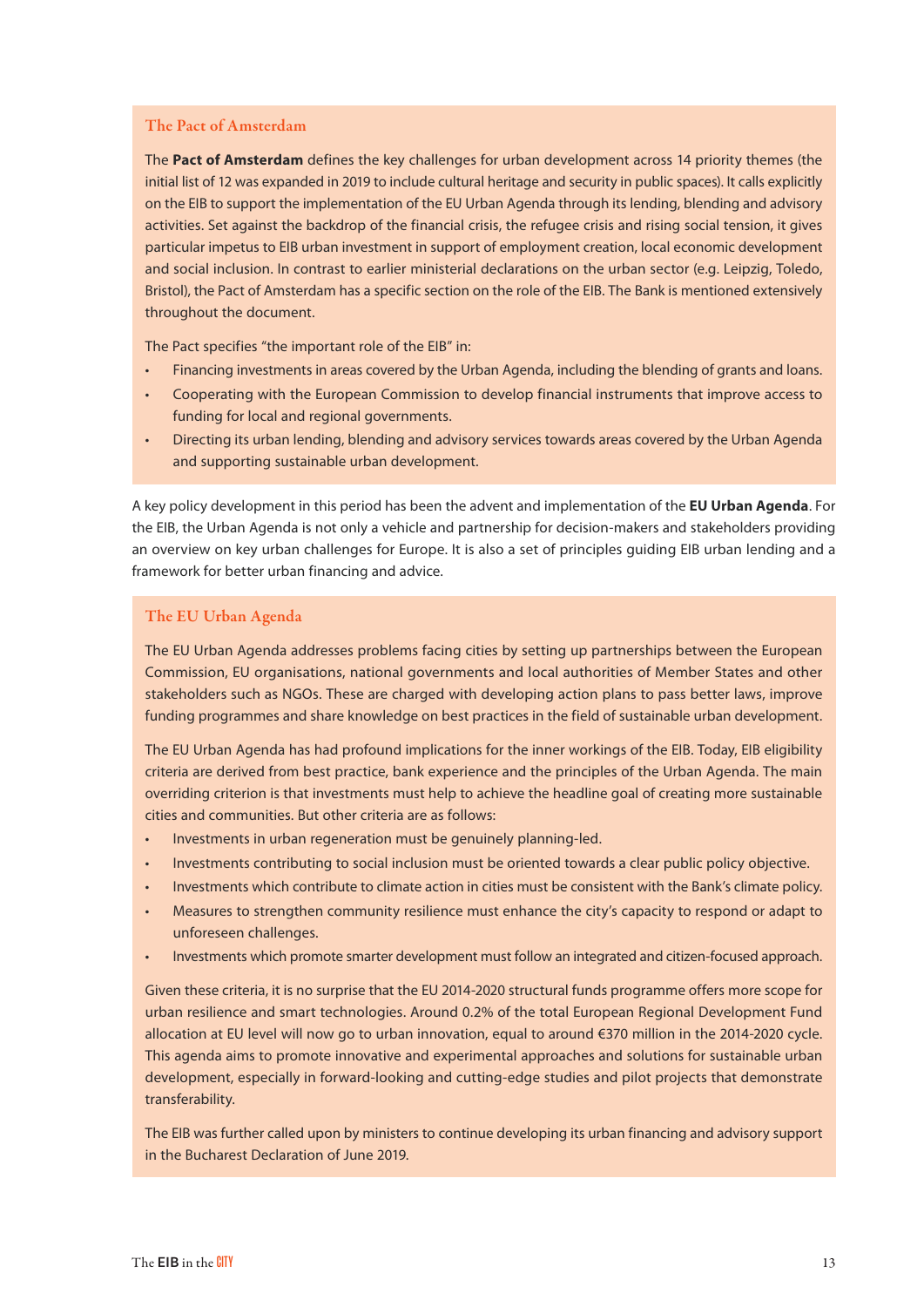The EIB also contributes to the Urban Agenda through its various advisory services, such as JASPERS and ELENA. Together with the Committee of the Regions, the Bank has worked on the "EU Urban Agenda Toolbox", an aid for local and regional governments seeking to learn how the two institutions can work together to build sustainable communities.

The **Cleaner Transport Facility** (targeting sustainable urban mobility) emerged during this period. It represents an evolution of ELENA to focus on other areas of energy efficiency and is especially relevant to cities in relation to urban public transport and cleaner/alternative-fuel vehicles.

## EFSI, the European Investment Advisory Hub and URBIS

The **European Fund for Strategic Investments (EFSI)** is the central pillar of the Juncker Plan, which is designed to revive investment in strategic projects across the continent and ensure that money reaches the real economy. It aims primarily to address the lack of confidence and investment that resulted from the economic and financial crisis by making use of liquidity held by financial institutions, corporations and individuals at a time when public resources are scarce. EFSI supports strategic investments in key areas such as infrastructure, energy efficiency and renewable energy, research and innovation, the environment, agriculture, digital technology, education, health and social impact. It also helps small businesses start up, grow and expand by providing risk finance (see Box below).

#### European Fund for Strategic Investments

Rather than a being a fund in the traditional sense, EFSI is instead an EU budget guarantee that provides the EIB Group with first-loss protection, combined with an allocation from the EIB's own capital. EFSI's initial aim was to unlock €315 billion of additional EU investment by mid-2018, a landmark that was achieved.

The EFSI guarantee enables the EIB to fund urban projects involving greater levels of risk than it would normally take on. This is done, for example, through risk-sharing with promotional banks, lending to lower-rated municipalities or municipal companies, financing of private sector services provision to municipalities through PPPs, energy service companies or other structures with limited recourse, or investing in funds targeting urban upgrades. Initial EFSI investments focused on sectors of key importance for the European economy, including the provision of strategic infrastructure; education; research, development and innovation; renewable energy and resource efficiency; and support for small and medium-sized businesses.

In July 2018, the EIB surpassed its initial goal. EFSI's success up to this point was due to the fact that:

- **• It has a lean and efficient governance structure.** If a project meets EFSI criteria, it is presented to a group of eight independent experts, known as the Investment Committee. This group decides if the project qualifies for backing by the EU guarantee, helping to ensure that the investment adds value.
- **• It is quality-driven.** A key guiding principle from the outset was to invest where there are gaps, rather than following country or sector quotas. Thorough assessment by EIB experts and members of the Investment Committee guarantees that financing goes to viable but challenging projects with true added value for Europe.
- **• It helps to mobilise private capital.** By enabling the EIB to take higher risk stakes in a project, the initiative narrows the gap between what private investors may consider economically viable and not viable.
- **• It is geographically balanced.** Even though no country quotas apply, EFSI backing has primarily benefited the regions hit hardest by the economic crisis.
- **• It is revolutionary in nature.** EFSI-backed projects are often highly innovative and undertaken by small companies with little or no credit history.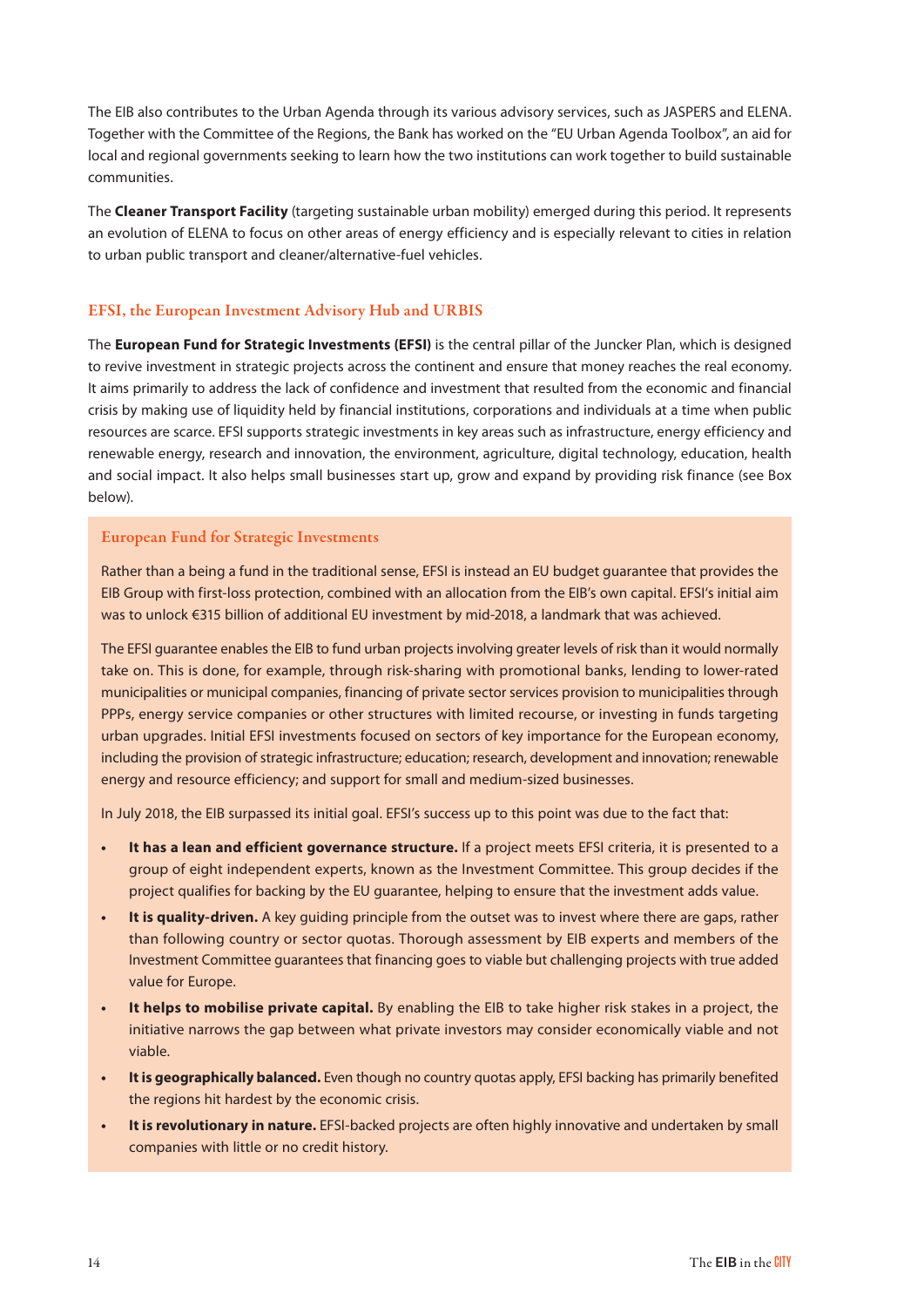Given the success of EFSI, European Commission President Jean-Claude Juncker announced a proposal in his 2016 State of the Union address to extend its duration and capacity to further boost investment, the so-called EFSI 2.0. The proposal will extend the initial three-year period with a target of €315 billion to at least half a trillion euros in investment by 2020. It also seeks to place greater emphasis on additionality and transparency, cross-border projects, projects helping to achieve the COP21 commitments, support for SMEs and enhancing EFSI's geographical coverage. At least 40% of EFSI infrastructure and innovation projects must involve some contribution to climate action, and EFSI 2.0 now explicitly targets new sectors: sustainable agriculture, forestry, fisheries and aquaculture.

The first urban EFSI operation was the €120 million **Ginkgo Fund** for investment in contaminated former industrial sites, the remediation of such sites and their sale for further real estate development across 12 schemes in France and Belgium. An eight-year fund managed by Ginkgo Management, the Ginkgo Fund is an example of the increasing importance of equity investment in EIB operations in recent years.

In Poland, EFSI is supporting the Poznań housing association in the construction of flats for people on moderate incomes. An EIB loan of €34 million is helping finance a project involving the construction of around 1,300 flats by 2021. The loan will enable the housing association to offer flats to people with a low credit score but too high an income to be eligible for council housing.

Alongside EFSI, a number of other funds and advisory platforms have come to the fore in this period. The **Natural Capital Financing Facility** helps EU cities achieve the objectives laid out in the EU Urban Agenda and Pact of Amsterdam by financing green and blue infrastructure. Meanwhile **Urban Investment Support (URBIS)** was launched in Rotterdam in 2017 and is part of the European Investment Advisory Hub. It is already helping cities plan investments to support their own urban development strategies and obtain finance more easily (see Box below). URBIS is intended to assist cities in tackling specific issues – namely that individual municipal projects, for example in the fields of social inclusion, urban regeneration or energy efficiency, can be too risky or too small for the market, and that funding for integrated urban programmes can be difficult to access, due to the grouping of several small projects across different sectors. It effectively helps cities design, plan and implement their investment strategies and projects, with tailor-made technical and financial advice, including on innovative financing options.

## Urban Investment Support (URBIS)

URBIS was developed in 2017 in a partnership between the European Commission and the European Investment Bank as a one-stop shop for cities in support of the EU Urban Agenda. In its initial phase, URBIS consists of three complementary workstreams:

- Increasing awareness of existing instruments, programmes and services.
- Providing tailor-made technical and financial advice to cities (e.g. to improve the quality and bankability of projects, assist the review of EU grant applications and help set up project implementation units).
- Exploring innovative financing approaches for city investments.

The platform consists of experts from the EIB's advisory and project services, including EIB staff located across the Member States, and from JASPERS. It also brings on board experts who can explain how to blend EU funds with national and local promotional bank financing and with innovative financing opportunities. URBIS offers its services to cities of all sizes and in all regions of Europe, supporting cities at different stages of the investment programme life cycle and across the different priority themes of the Urban Agenda.

After its first pilot year, URBIS had already far exceeded its initial objective of 20 assignments, with 36 assignments launched or under way. These were linked to and supported in some way over €4 billion of urban investment in projects and facilities across 17 EU Member States. Half of the assignments supported small and mediumsized cities.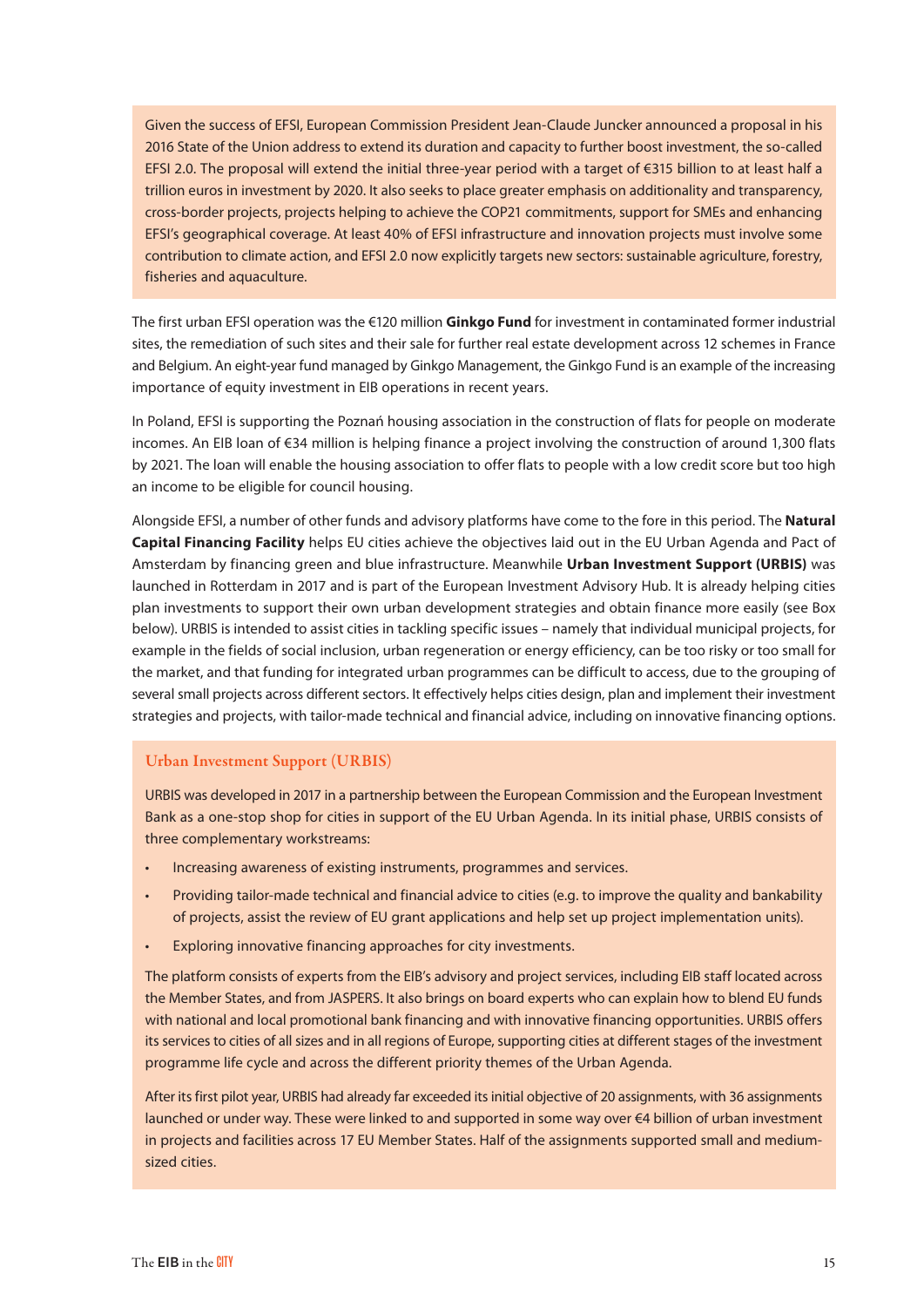## **6. The future**

## 6.1 Key trends

There are four trends and challenges of key importance for future EIB urban lending:

- The rapid pace of global urbanisation means that there may be more opportunities for the development of new sustainable communities, when compared with an emphasis within the EU on regeneration driven by demographic stagnation and changing population profiles.
- The migration and refugee crisis has highlighted the importance of strengthening the resilience of local communities with regard to absorbing rural and urban migrants, as well as refugees, and urban development is expected to play a significant role in tackling the root causes of migration.
- Demand for the provision of decent and affordable housing is increasing outside the EU as well as inside. In combination with slum upgrading it can be an important measure for fighting poverty. In this context, the overwhelming emphasis on home ownership (rather than rental tenancies) outside the EU implies a need for the Bank to consider the circumstances under which social housing for sale should be eligible.
- Urban development has a key role to play in relation to climate action, with respect to both mitigation and adaptation, as well as the broader but related theme of urban resilience.

Social inclusion has risen to the forefront of the EU Urban Agenda. The refugee crisis, the issue of radicalisation, ageing populations and the increasing polarisation of society all contribute to the importance of this theme. The Bank's emerging response to the refugee crisis – in terms of the strengthening of the resilience of communities, the development of a gender policy, the exploration of social impact financing and the increasing emphasis in the Bank's due diligence on social impact assessment – represents some of the ways in which the EIB is already taking action.

# 6.2 Directions for the future

As the EIB develops its role in relation to cities, six observable directions for future development are now evident:

# **Expanded role for the EIB at global level, working with cities beyond the EU**

One of the key priorities of the EIB in recent years has been strengthening its impact in cities outside the EU, particularly in North and sub-Saharan African, Middle Eastern and Balkan countries such as Egypt, Namibia, Lebanon and Albania. Although the EIB has worked with such cities in the past, at times rather extensively (e.g. in Casablanca), substantially increasing its commitments in these areas has now become a central focus. This is partly due to the New Urban Agenda, which stipulates the role that stakeholders such as the EIB must play in fostering global sustainable urban development.

A key part of the EIB's increased global role relates to promoting innovation and economic resilience and helping the rest of the world to adjust to urban disruption and change. In 2018, the European Council gave the go-ahead for the EIB to increase lending to projects outside the EU that address migration issues – including strengthening the resilience of urban communities which have to absorb or serve as transit cities for migrants, while at the same time enhancing the delivery of often inadequate urban services for their own citizens.

One example of the EIB's increased involvement in global migration issues is the recent launch of the Economic Resilience Initiative. Designed to rapidly mobilise additional financing to increase the capacity of economies in the Southern Neighbourhood and Western Balkans regions to absorb and respond to crises, the initiative forms part of the joined-up EU response to the challenges posed by forced displacement and migration. It is being implemented in close cooperation with EU Member States, the European Commission, donors and other partners,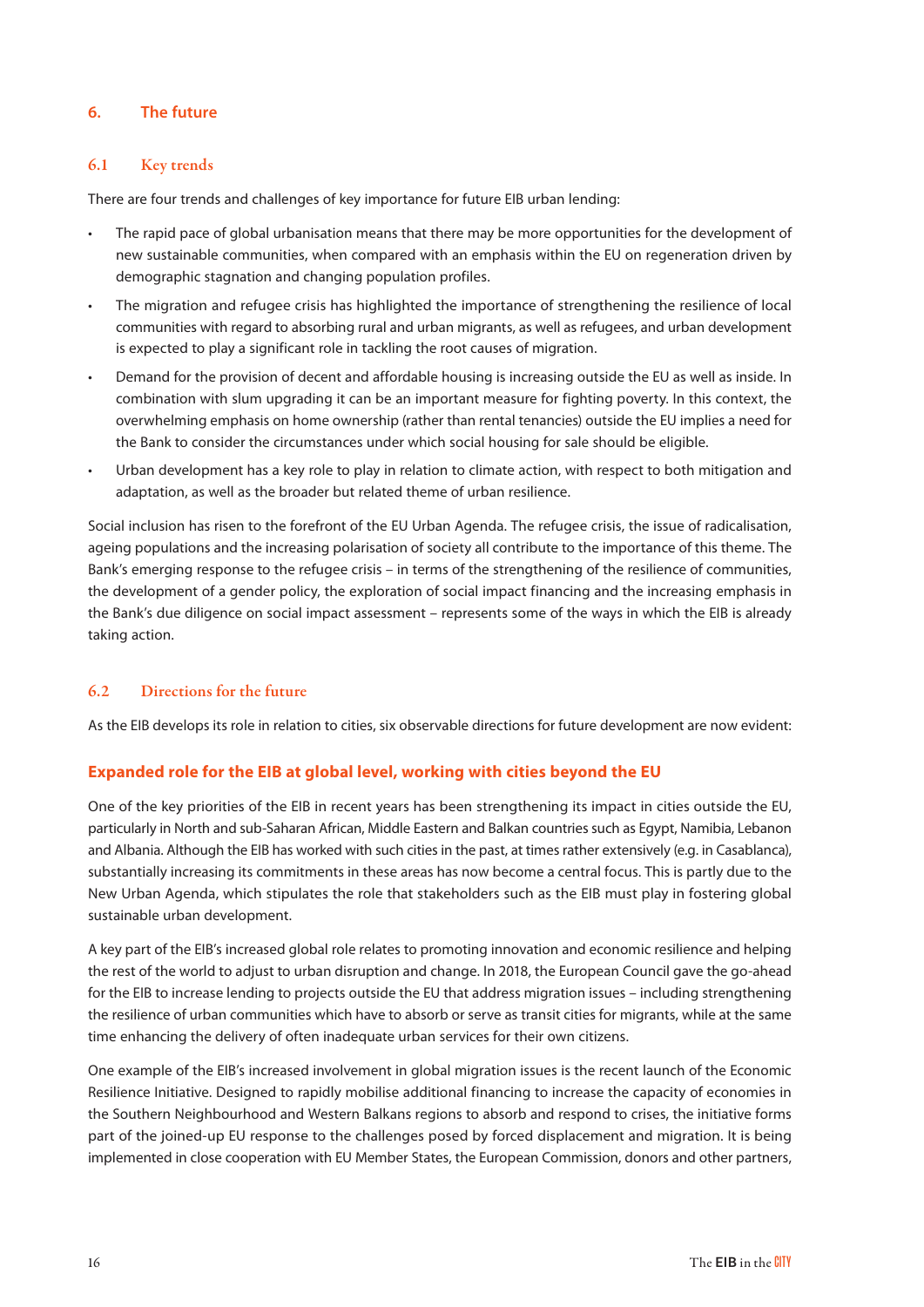and will boost economic resilience in these regions and others by investing in vital infrastructure, developing the private sector and stimulating growth and job creation. A specific urban initiative in this direction is the Urban Projects Finance Initiative, which is aimed at accelerating the preparation of resilient urban investments in the Mediterranean and Western Balkans and is being implemented together with Agence Française de Développement (AFD), the Union for the Mediterranean and the European Commission.

Some projects are already making a difference to people living in these regions. For example, in **Lebanon**, the EIB is working to address the barriers to entrepreneurship such as high land prices and hard-to-obtain financing by supporting a Government plan to build three modern industrial zones, two of which will be near the Syrian border in areas heavily affected by the refugee crisis. The hope is that more than 100 small companies will move into these zones – which will be built outside urban centres to reduce pollution and congestion and free up innercity space for an improved quality of life – and ultimately that more zones will be built nationwide in the future.

Also important for the EIB's expanded global role has been the idea that, although sponsored by Europe, it serves as a development bank for the whole world. This has been particularly evident in the Bank's work on climate initiatives (see below). Here, URBIS, together with partnerships with networks such as the Global Covenant of Mayors, the Rockefeller Foundation's 100 Resilient Cities, Local Governments for Sustainability (ICLEI) and the C40 Cities Climate Leadership Group, has been crucial in enhancing the Bank's global footprint – particularly in terms of promoting the dissemination of best-practice solutions across countries. However, EIB-sponsored targeted operations in the most at-risk states have also been pivotal. Some stand-out examples include:

- A \$75 million loan to help upgrade and develop the water and wastewater infrastructure in the greater metropolitan area of Fiji's capital, Suva – the largest ever EIB water investment in a small island state.
- EIB support for a €175 million project to install solar photovoltaic plants, energy storage systems, enhancedefficiency diesel-engine generators and upgraded distribution networks in the Maldives.

Overall, projects outside the EU now represent around 10% of all EIB financing.

## **Migration and inclusion within the EU**

The EIB has a commitment to support the inclusion of migrants within the EU. Having recognised that migration levels to and within the EU have been (and will continue to be) high for some time, the EIB is working to support the European agenda to strengthen migrant and refugee settlement and social and economic cohesion in the Member States. As a key implementing agent of the EU Urban Agenda, the Bank has a responsibility to ensure that public goods are well supplied throughout the continent and that all cities have a certain minimum threshold capacity for providing a good quality of life for refugees, migrants and citizens alike.

The EIB recently issued a call to action jointly with the World Economic Forum for social inclusion to be placed at the heart of EU economic policy at the launch of a new joint White Paper by the two organisations. This paper argues that inclusion can no longer be treated as an afterthought, and that rather than being a luxury, it is a fundamental catalyst for growth. It makes the case that innovation and entrepreneurship are the prime drivers of growth and inclusion in a win-win space, and puts forward several key recommendations for action, including supporting PPPs for technology diffusion, investing in smart transport infrastructure, and strengthening access to venture capital and non-traditional financing sources for SMEs.

The EIB also continues to promote growth, employment and cohesion in Europe by supporting the implementation of EU regional policy. By financing projects in less-developed areas, the EIB contributes to the reduction of economic disparities between different EU regions, and through a mixture of loans and advisory services, it plays a critical role in raising living standards across the EU. In 2015, the EIB's backing for cohesion objectives within the EU accounted for 26.5% of all funding, and in 2017, support for Cohesion Priority Regions accounted for 29.6% of lending. Some examples of projects financed by the EIB in these areas include the PPP for the development and expansion of 14 regional Greek airports and a multi-sector framework loan supporting investment schemes in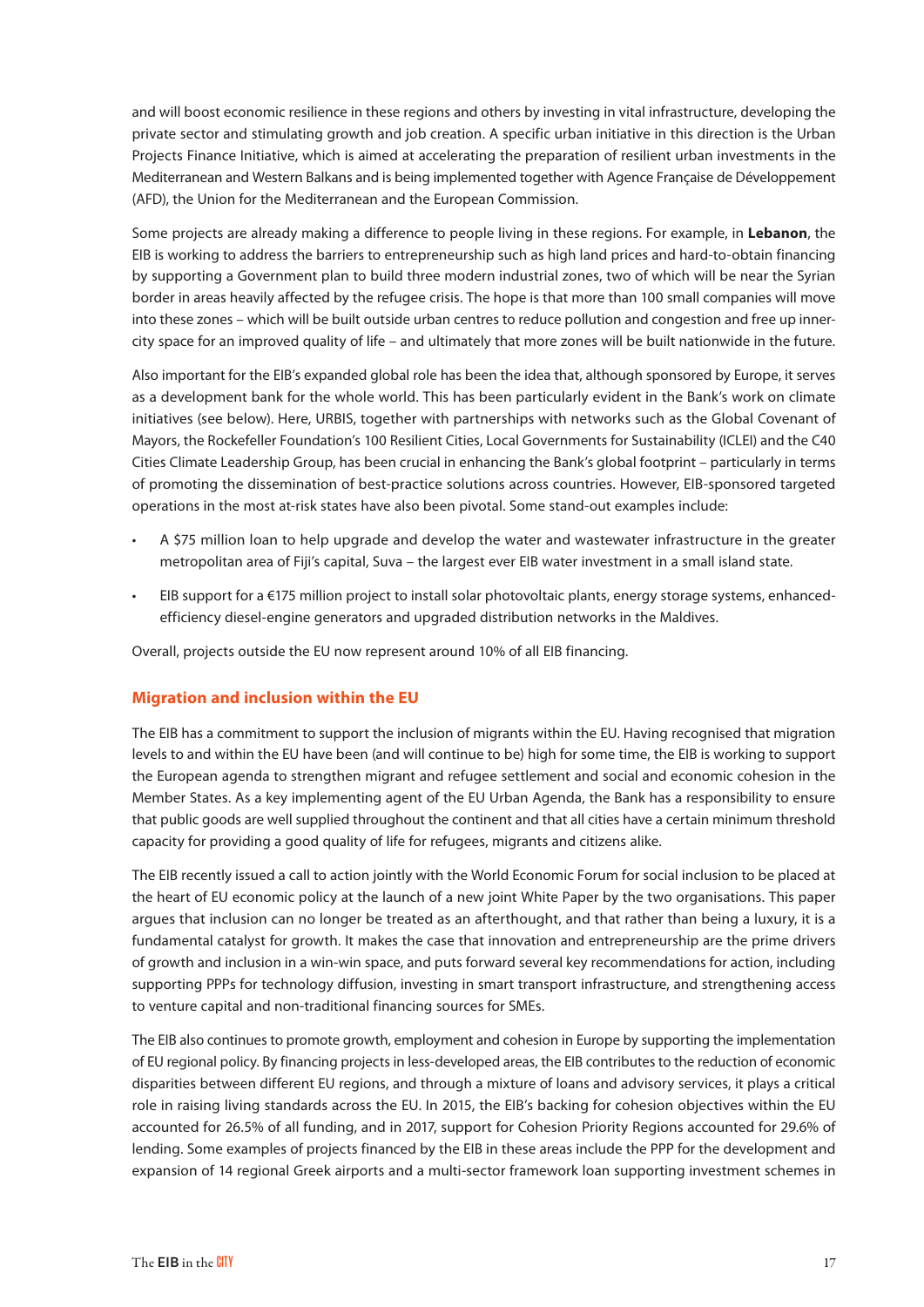the Spanish region of Andalusia. This cohesion-oriented urban and regional investment is key to addressing the spatial dimension of inequality, which has contributed to Brexit, the *gilet jaunes* movement and the challenges facing climate action in some EU countries.

As the EIB looks to the future, there may be an increasing role for investments in areas like social and affordable housing, given the long waiting lists and rates of housing over-burden across the EU, as well as investments targeting improved accessibility for the elderly or disabled, student and key-worker housing, the gender dimension of urban development and social inclusion, and the cross-over between social housing and health care.

## **Climate action in cities**

The EIB has long been a leader in promoting action on climate change – investing in renewable energies and public transport systems, supporting pollution reduction initiatives and remediating brownfield sites. The Bank is now taking its commitment to climate action one step further, focusing on improving resilience and enhancing civic security and participation. Key priorities in the current period include helping cities to promote integrated land-use planning in order to strengthen resilience to environmental disasters, and partnering with cities and other stakeholders to encourage citizens to make more responsible decisions and better safeguard the environment.

The EIB is committed to dedicating at least 25% of its annual financing specifically to climate action, and in 2017 exceeded this target for the eighth year running, providing nearly €20 billion to fight climate change (28% of all funding). Moreover, the EIB is the largest multilateral provider of climate finance globally. This is partly due to its wide variety of potential financing options. The Bank traditionally finances large projects with direct project loans, while it supports smaller projects indirectly, for example through credit lines to local banks or other intermediaries. The EIB also finances programmes of investment through urban programme loans and complements its traditional lending with innovative financing products such as green bonds, ELENA, and equity and fund investments (e.g. EFSI). As of mid-2016, the EIB was the largest green bond issuer in the world. Significantly, more than 35% of climate funding is designated for developing regions, and in 2015 the EIB pledged to increase its climate commitment by \$100 billion by 2020.

At the end of 2017, the EIB entered into a unique partnership with the Global Covenant of Mayors, specifically designed to help cities finance climate action and build greener cities for future generations. This new partnership comes under the umbrella of Global URBIS and involves the European Commission, the EIB, the EBRD and a coalition of the mayors of over 7,500 cities worldwide. In 2018, this resulted in the launch of the Global Climate Cities Challenge at the Global Climate Action Summit in San Francisco. This was an invitation to cities worldwide to apply for support in developing and ultimately financing their urban climate action investments. The Challenge, developed in partnership with the Global Covenant of Mayors, the ICLEI and C40 city networks, attracted applications from over 100 cities for 145 projects with total investment estimated at above €5 billion. A final selection from among these projects will be made in autumn 2019.

# **Smart and circular cities**

The EIB has long advanced smart cities goals and objectives, having worked on all of the components of smart cities for many years. Rather than building smart cities from scratch, the Bank is now looking to bring its previous experience together, applying new technologies to boost the amount of smart investment it finances. The Bank's overall approach in this period is to seek more concrete smart investment opportunities that make use of existing assets and infrastructure, enable smart integration and interoperability of systems, and use big data and artificial intelligence.

Following the Habitat III Conference in Quito, Ecuador, in 2016, the EIB announced that it would launch a \$105 billion package to finance sustainable and smart urban development projects up to 2021, 90% of which will be invested within the EU and 10% of which will be for projects in other regions. The Bank's commitment to supporting smart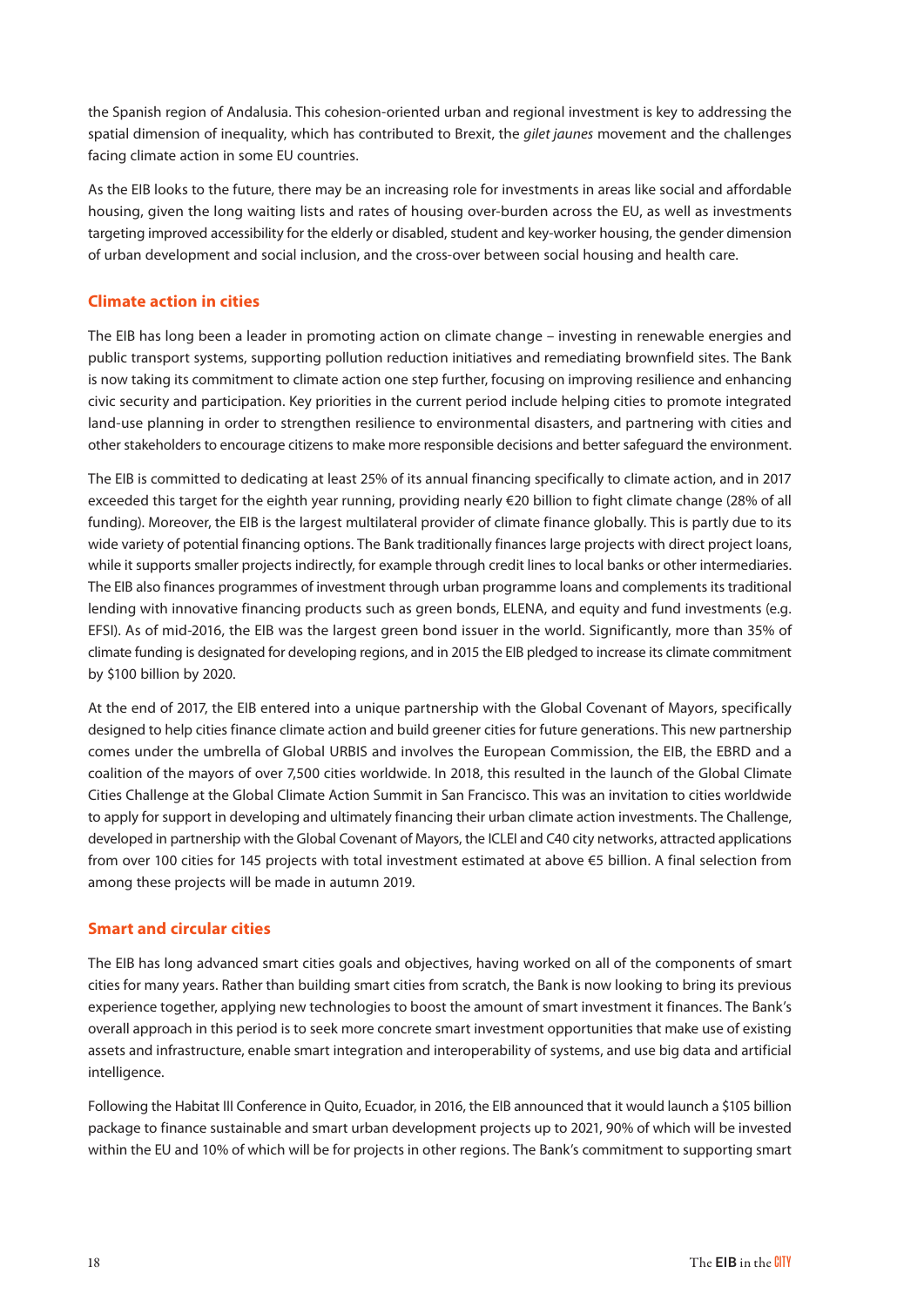cities investment was bolstered in recent times by the JASPERS programme of technical assistance for cities. JASPERS now sets its own "smart development agenda", based on the following priority areas:

- Strengthening research, technological development and innovation.
- Enhancing access to and the use of ICT.
- Investing in education, training and life-long learning.
- Enhancing healthcare activities.
- Promoting smart specialisation and smart cities, with a view to sustainable urban development.
- Improving the efficiency of public administration.
- Developing and implementing best-practice tools and case studies.

To help implement the agenda, training materials, proceedings, videos and other e-learning tools are disseminated through a dedicated web portal, which also provides information on smart cities activities, working papers and studies.

As an increasingly central concept, the circular economy has become part of the EIB's urban work. The EIB has developed, under the Circular Economy Partnership of the EU Urban Agenda, a Circular Cities Funding Guide.

#### **Urban property development and brownfield regeneration**

In recent years, the EIB has pivoted towards greater involvement in upgrading the urban fabric of cities on a large scale, through investing in urban property and land. This stems partly from the increasing recognition that many of today's most significant urban challenges are linked to the prohibitive costs of redevelopment arising from land degradation and pollution, and partly from the idea that although JESSICA funds in particular have worked well in the past, long-lasting transformational change will be more likely if the Bank intervenes at scale. Working on larger, mixed-use schemes, involving major property developers, and fostering consortium and partnership relationships between public authorities and private sector stakeholders are all key priorities for the EIB's investment in property and land in this new phase. The key for EIB involvement is to be additional to the market and to provide finance that addresses market failures, which typically include environmental and climate externalities, as well as a preference for greenfield sites.

One example of this shift can be observed in Portugal, where a new EIB project is focusing on the creation of a sustainable financing delivery mechanism for urban rehabilitation and regeneration up to 2020 by involving both public and private stakeholders. The funds will be used for private, social and affordable housing projects, as well as for the refurbishment of buildings for economic activities, including offices, hotels and restaurants throughout the country. Indeed, the transformation of Europe's building stock – not just the enhancement of its energy efficiency, but a move towards a wider green buildings approach – is a key part of the future challenge and one in which the EIB could play an increasing role.

Within Portugal, efforts have been concentrated in Lisbon, which in 2016 became the first EU municipality to benefit directly from EU support under the Investment Plan for Europe. The Bank approved a new multi-sector framework loan that will help to co-finance a strategic multiannual investment plan (2016-2020) for the city, including an emphasis on flood alleviation and prevention, the regeneration of urban infrastructure in brownfield areas, and the rehabilitation of social housing, including new construction and repairs to existing stock. A similar approach was also taken in the Spanish region of Andalusia, where funds provided by the EIB are being used to promote projects in strategic sectors of the economy, renovate public infrastructure and refurbish housing.

#### **Embracing risk to optimise investment impact**

In the past, the EIB has tended to invest primarily in projects with moderate risk profiles. The recent shift towards larger-scale development, which inevitably entails relationships with numerous stakeholders, has increased the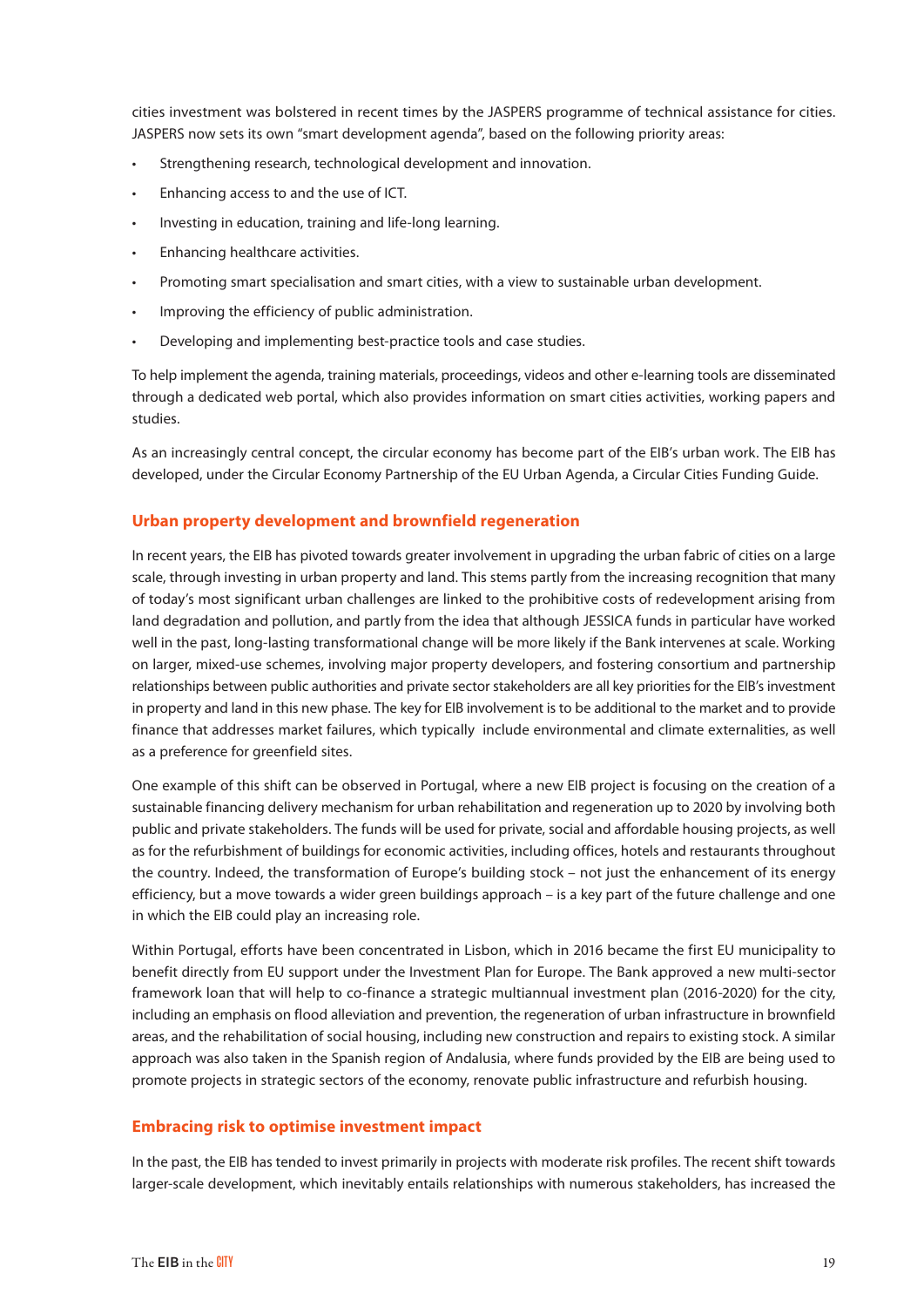level of financial risk inherent in the Bank's investments. To offset this risk, the Bank has created several new financial and funding mechanisms, including the European Fund for Strategic Investments. These mechanisms have enabled the Bank to take more risks in specific locations and longer-term stakes in projects that would previously have been unfeasible.

EFSI enables the Bank to address market failures and sub-optimal investment situations by providing funding for projects that, although viable, carry with them a higher risk profile than those supported by normal EIB operations. Although the EIB has been supporting higher-risk projects for several years, EFSI provides additional risk-bearing capacity, increasing the Bank's ability to assume risks relating to the risk profile of the borrower, the investment size, the security available or the project itself. More specifically, EFSI provides the capacity and opportunity to:

- Explore new markets and serve new clients previously considered too risky.
- Develop new financial products for both existing and new clients that are better suited to more complex and riskier projects.
- Design new forms of collaboration and cooperation (e.g. investment platforms, coordination agreements with national promotional banks, co-financing with Sovereign Wealth Funds, etc.).
- Encourage blending with EU funds, including European Structural and Investment Funds at national and regional levels.

New financial instruments such as EFSI have been of fundamental importance in enabling the provision of a highrisk multi-sector framework loan to develop a new investment plan for Lisbon. 50% of the financing for the plan comes from public bodies, including the EIB, the European Commission via structural funds, the Council of Europe Development Bank, and Portuguese public authorities, while the remainder will come from private sector resources.

The up-to-30-year EIB loan delivered as part of EFSI is guaranteed by the EU budget, which allows the Bank to offer the Municipality of Lisbon long-term financing with flexible conditions and at favourable rates. It also addresses a market failure in Portugal: municipalities there do not have access to capital markets and Portuguese banks are therefore generally unable to provide the long-term finance required for such a project. Moreover, the funds are designed to revolve within the life of the loan and can be re-used several times. The lending to financial beneficiaries is forecast to take place over a shorter time than the financing, meaning that beneficiaries will be able to return capital from early loans for re-use on other projects (provided they meet the same conditions). This will ultimately create a multiplier effect on the original financing, further enhancing financial efficiency and sustainability.

Within the EU, EFSI will be replaced by the InvestEU framework. It will be important to see how the EIB will be able to develop its higher-risk urban and other lending in this context, as well as its related advisory support. The challenge of sub-national financing outside the EU, where cities often face severe budgetary constraints and in many cases are not even permitted to borrow, is also becoming more evident, not least in relation to climate finance. The EIB, which lends inside the EU via direct financing to cities without sovereign guarantees and with all kinds of risk-oriented structures supported by EFSI, has a good base on which to apply some of this experience in countries which are starting to strengthen the credit framework for municipalities, such as Morocco.

# **Going forward**

As Europe's cities have developed and evolved over the 50 years covered by this *City, transformed* essay series, the EIB has adapted, adjusted and aligned its assistance to their needs. The EIB has supported and informed the EU leadership in driving forward an urban agenda for Europe and an urban tool-box to go with it. As cities have become increasingly the fulcrum for action on climate, productivity, knowledge, social mobility and resilience, investment in cities has needed to be smarter and more able to address integrated challenges with nuanced investment tools. The EIB's evolution as a financial and knowledge partner for cities puts it at the heart of global action for progress in our metropolitan century.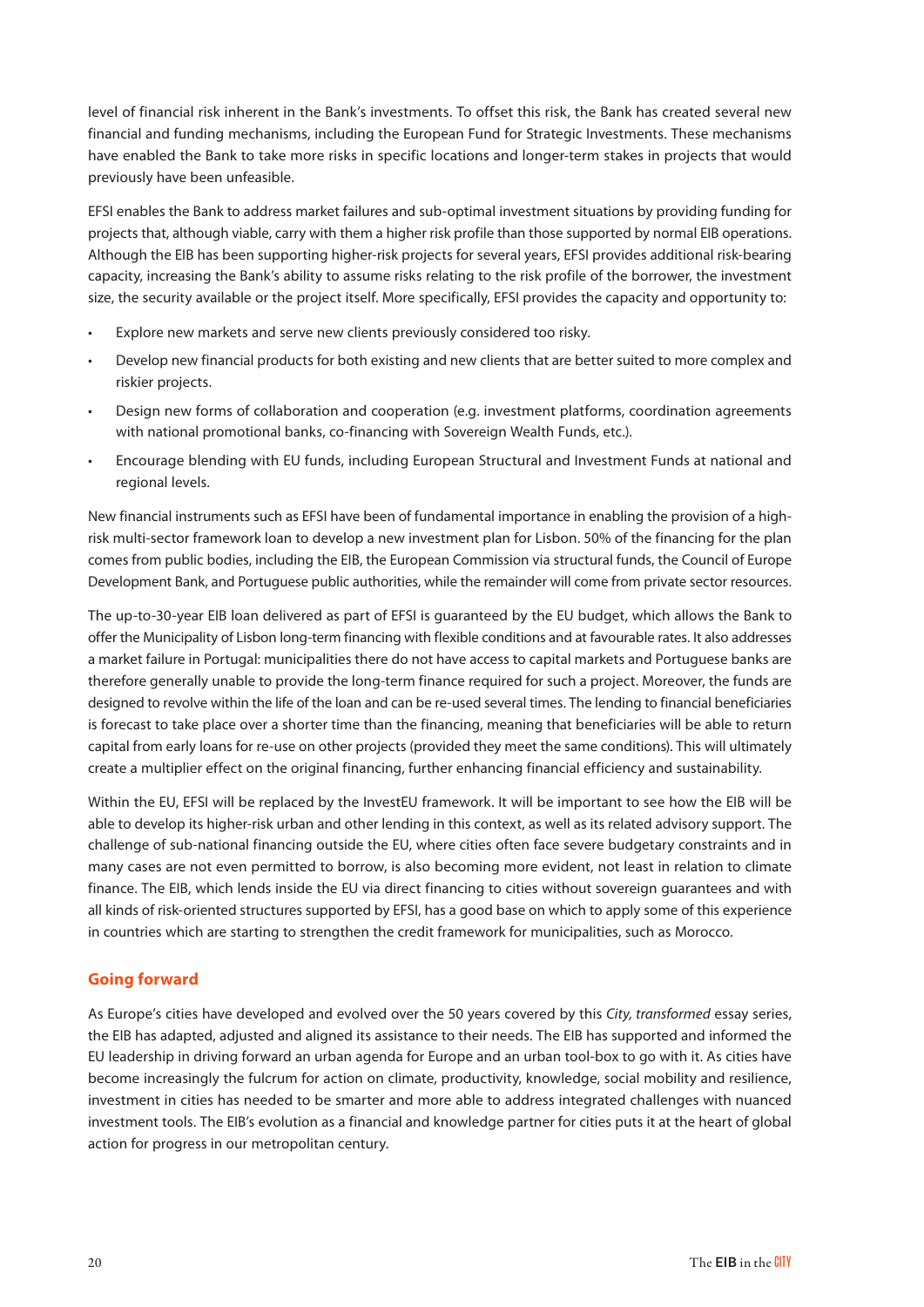**Professor Greg Clark CBE** is an honorary professor at University College London and Chairman of The Business of Cities, an urban intelligence firm that works in more than 100 cities worldwide each year. He holds thoughtleadership roles at The Brookings Institution, the Urban Land Institute, and JLL Cities Research Centre, and is a Board Member of Transport for London and the London Local Enterprise Partnership (LEP). He is author of ten books including *Global Cities: A Short History* (Brookings Press), and *London 1991–2021*, *The Making of a World City*. With a PhD from the University of Bristol, **Dr Tim Moonen** is responsible for the strategic management of The Business of Cities research and advisory projects. He has co-authored more than 50 reports, books and chapters on global city competitiveness, governance and performance. **Jake Nunley** is a lead researcher at The Business of Cities. He studied at the University of Cambridge and Harvard University.



Moonen, Nunley, Clark (left to right) © The Business of Cities